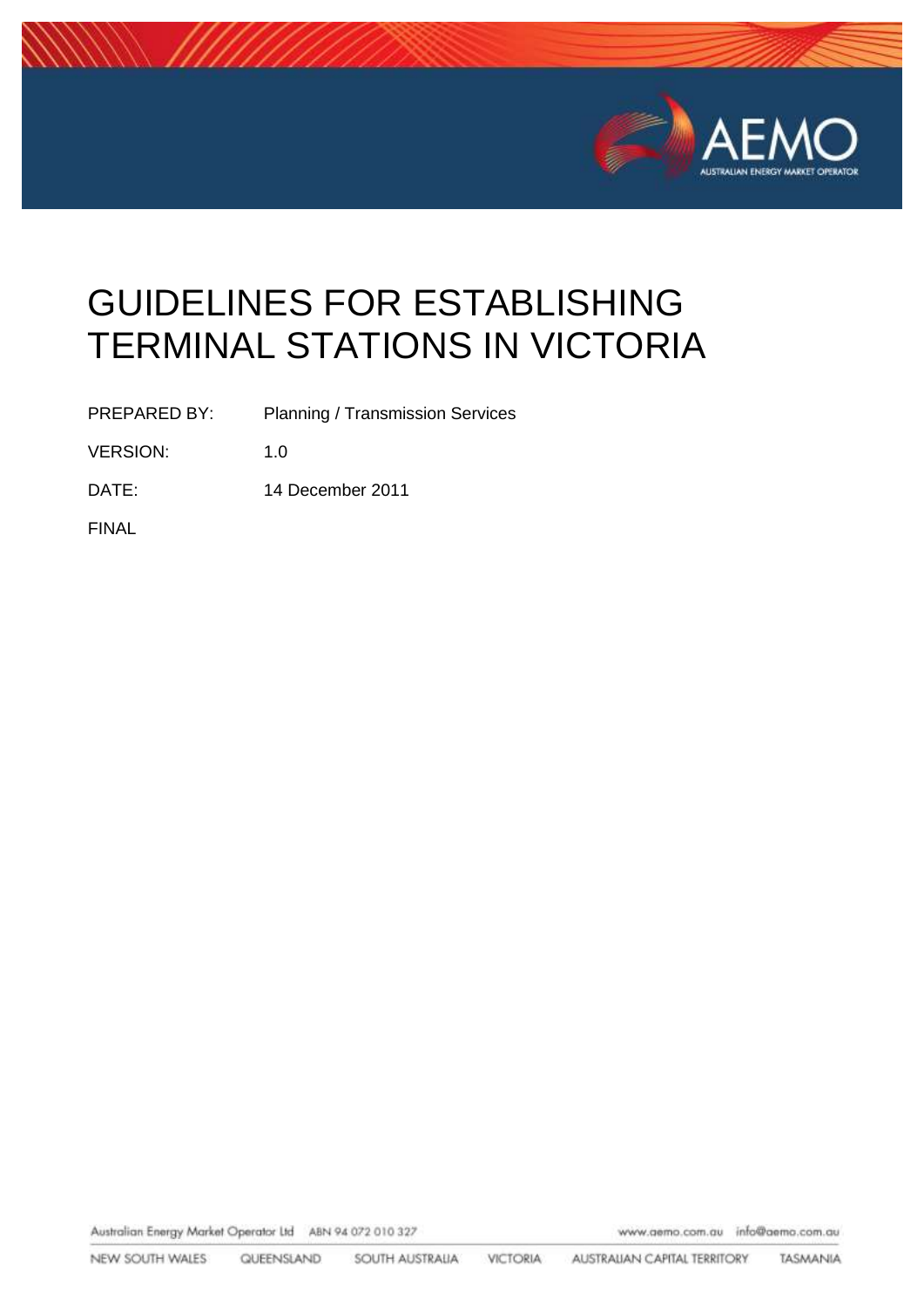

## Version Release History

| Version | <b>Date</b> | Approved                              |
|---------|-------------|---------------------------------------|
|         |             | 14 Dec 11 Network Analysis (J Spurio) |

Australian Energy Market Operator Ltd ABN 94 072 010 327

www.aemo.com.au info@aemo.com.au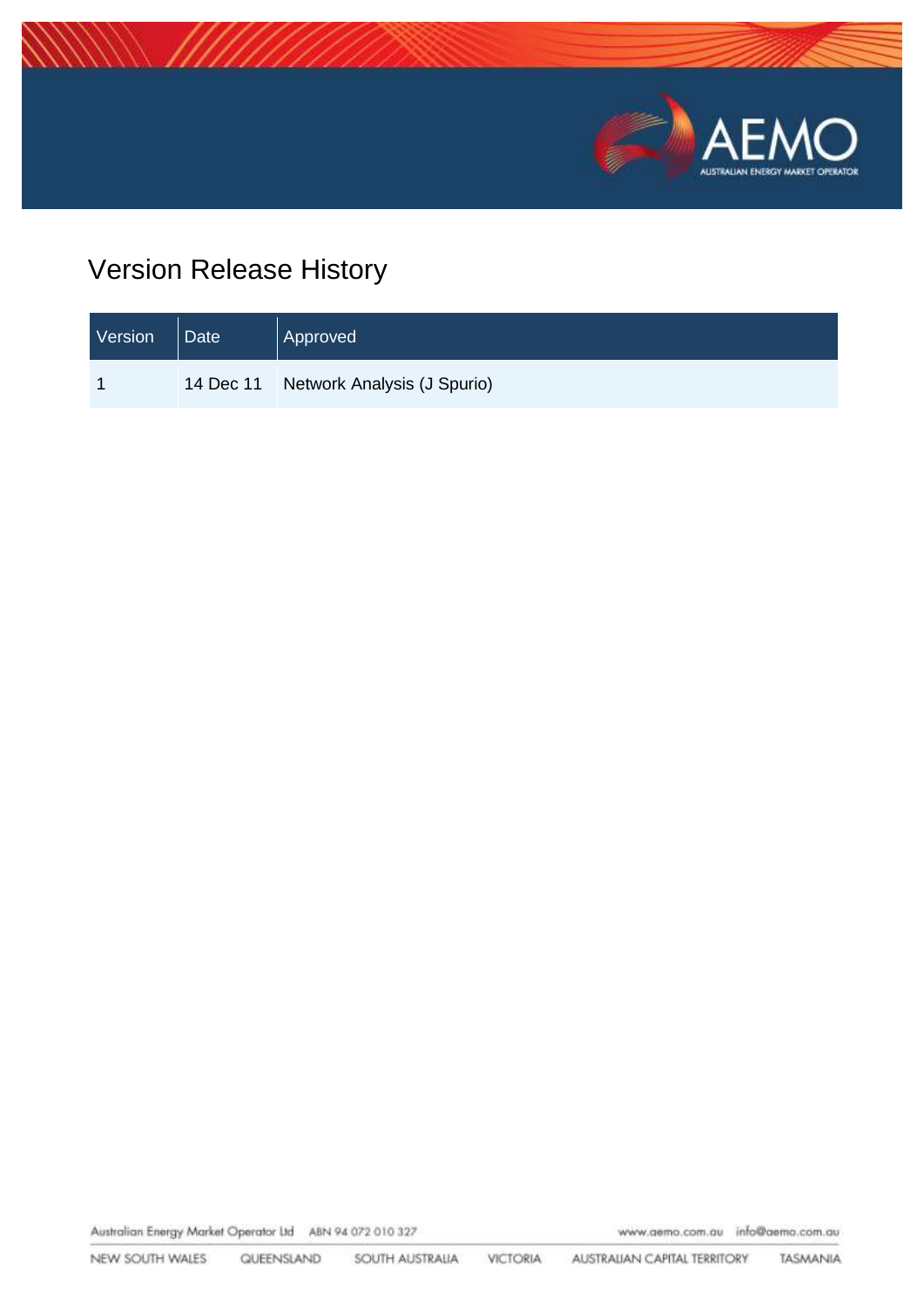

*This document is made available to you on the following basis:* 

- *(a) Purpose – These Guidelines for Establishing Terminal Stations in Victoria (Guidelines) have been produced by the Australian Energy Market Operator Limited (AEMO) to provide information about establishing terminal stations in the Declared Shared Network in Victoria as at the release date of this document.*
- *(b) No substitute – These Guidelines are not a substitute for, and should not be read in lieu of, the National Electricity Law (NEL), the National Electricity Rules (Rules) or any other relevant laws, codes, rules, procedures or policies. Further, the contents of these Guidelines do not constitute legal or business advice and should not be relied on as a substitute for obtaining detailed advice about the NEL, the Rules, or any other relevant*  laws, codes, rules, procedures or policies, or any aspect of the national electricity market or *the electricity industry.*
- *(c) No Warranty – While AEMO has used due care and skill in the production of these Guidelines, neither AEMO, nor any of its employees, agents and consultants make any representation or warranty as to the accuracy, reliability, completeness or suitability for particular purposes of the information in these Guidelines.*
- *(d) Limitation of liability – To the extent permitted by law, AEMO and its advisers, consultants and other contributors to these Guidelines (or their respective associated companies, businesses, partners, directors, officers or employees) shall not be liable for any errors, omissions, defects or misrepresentations in the information contained in these Guidelines, or for any loss or damage suffered by persons who use or rely on such information (including by reason of negligence, negligent misstatement or otherwise). If any law prohibits the exclusion of such liability, AEMO's liability is limited, at AEMO's option, to the*  re-supply of the information, provided that this limitation is permitted by law and is fair and *reasonable.*

*© 2011 - All rights reserved*

Australian Energy Market Operator Ltd ABN 94 072 010 327

www.aemo.com.au info@aemo.com.au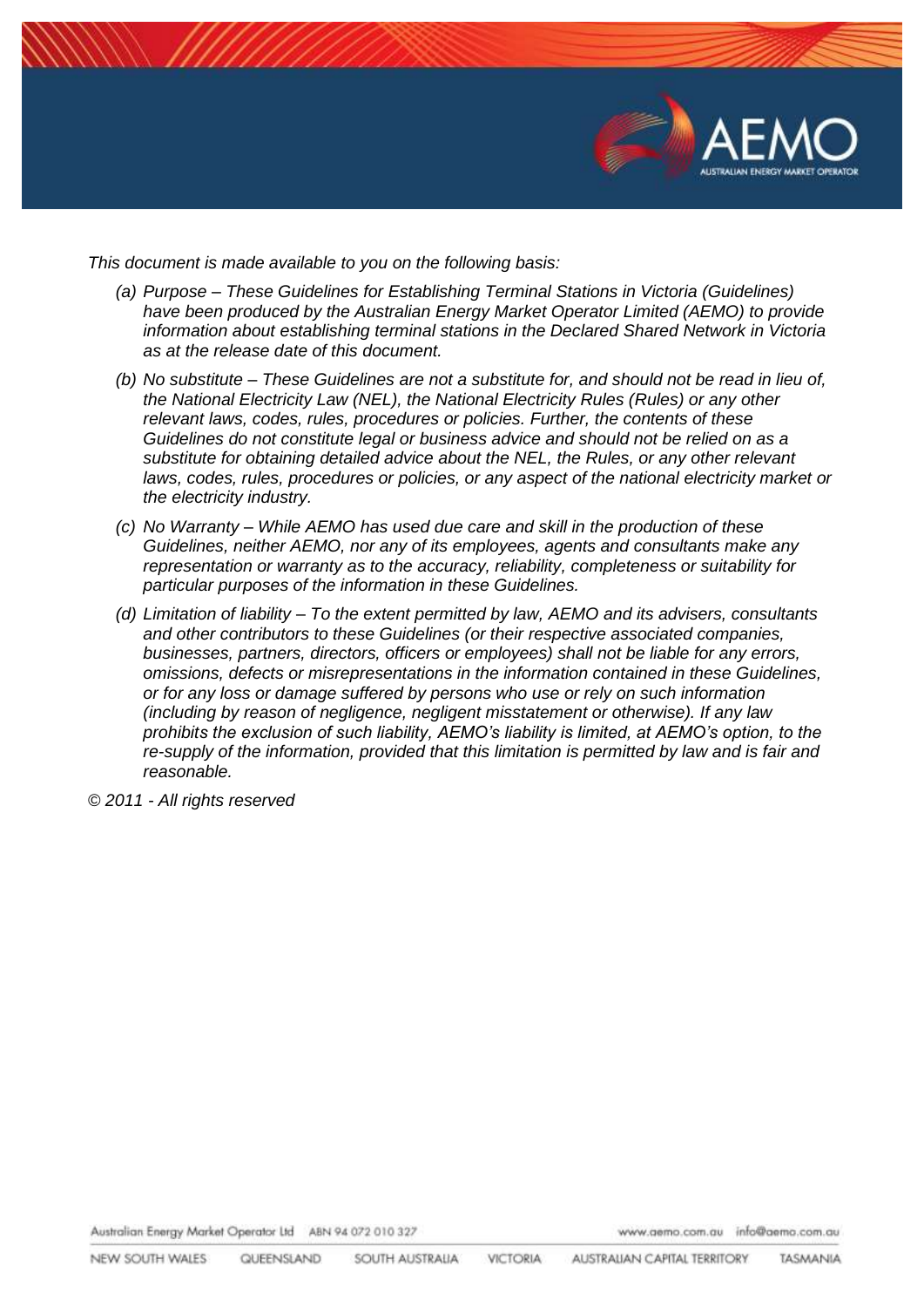

## **Contents**

| 1              |  |  |  |  |
|----------------|--|--|--|--|
| $\overline{2}$ |  |  |  |  |
| 3              |  |  |  |  |
| 4              |  |  |  |  |
| 5              |  |  |  |  |
| 6              |  |  |  |  |
| 6.1            |  |  |  |  |
| 6.2            |  |  |  |  |
| $\overline{7}$ |  |  |  |  |
| 7.1            |  |  |  |  |
| 7.2            |  |  |  |  |
| 8              |  |  |  |  |
| 8.1            |  |  |  |  |
| 8.2            |  |  |  |  |
| 8.3            |  |  |  |  |
| Appendix A:    |  |  |  |  |
|                |  |  |  |  |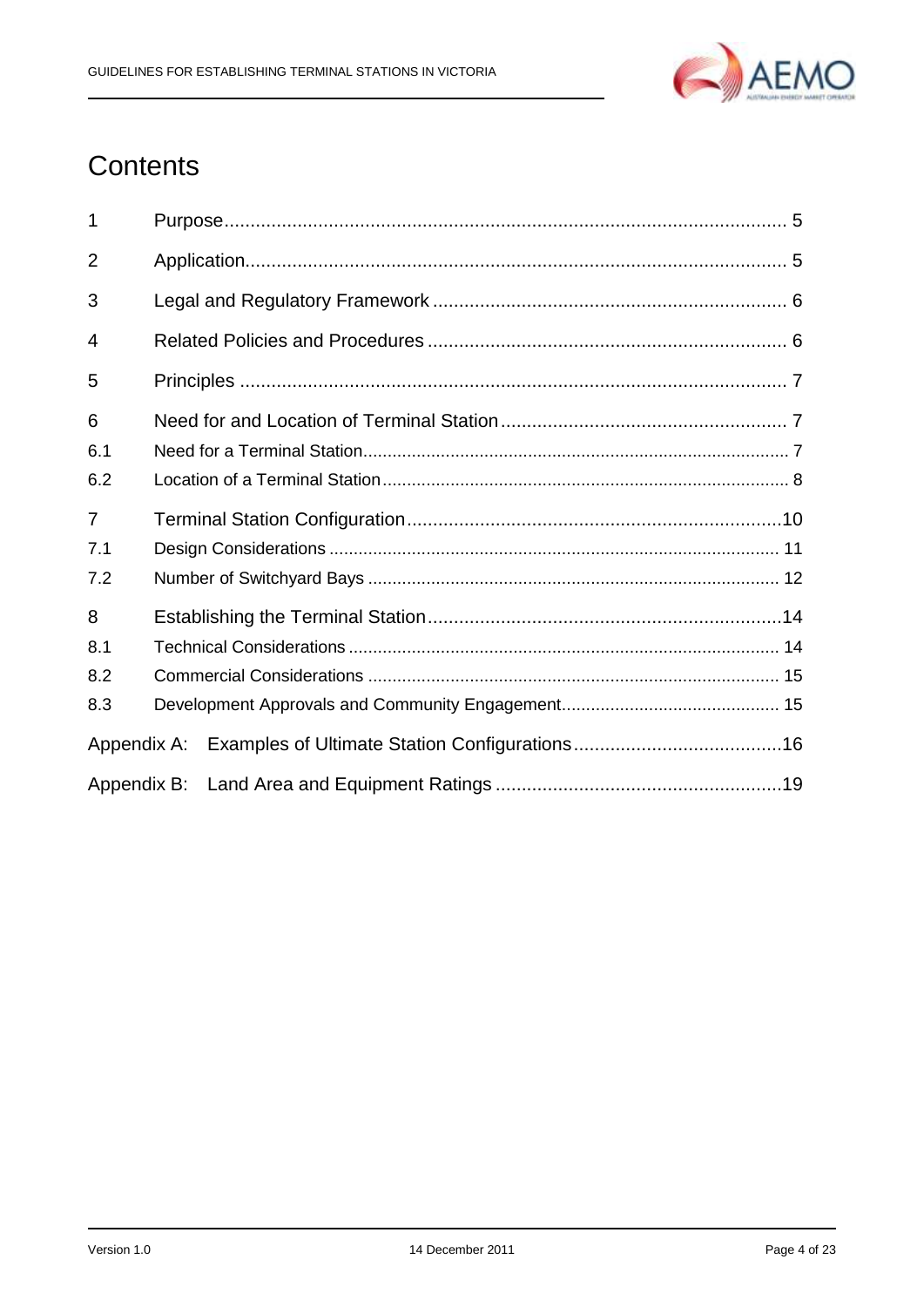

## <span id="page-4-0"></span>**1 Purpose**

AEMO plans and directs any augmentations to the Victorian Declared Shared Network (DSN). AEMO has developed these Guidelines to explain the approach AEMO takes during the establishment or development of a terminal station.

AEMO's strategic objective for Victoria is to develop an economically and technically robust approach to connecting generation and load to the DSN in the long term, while maintaining power quality, security and reliability of the network.

These Guidelines apply to the selection and establishment of new terminal stations, as well as for connections to the DSN at voltages of 220 kV or higher, and provide an insight into:

- The need for and location of the terminal station.
- The size and configuration of the terminal station.
- The site and easement access requirements.

## <span id="page-4-1"></span>**2 Application**

AEMO's functions include planning for the future augmentation to the DSN and for connecting generation and loads to the DSN by establishing new terminal stations or augmenting existing terminal stations. In fulfilling these functions, AEMO undertakes joint planning with SP AusNet, relevant distribution businesses (DBs), and any other interested parties. SP AusNet is the principle (although not the only) transmission asset owner and declared transmission system operator (DTSO) in Victoria.

When planning network augmentations in Victoria, AEMO also considers the alignment of plans with the National Transmission Network Development Plan (NTNDP), which forecasts long-term transmission augmentation requirements across the NEM (National Electricity Market).

A significant proportion of Victorian terminal station elements are connection assets planned by DBs but owned by SP AusNet. In planning new terminal stations, or augmenting existing terminal stations, AEMO consults, coordinates and shares information with SP AusNet and the DBs. AEMO has therefore worked closely with SP AusNet and DBs in developing these Guidelines.

An important element of AEMO's planning is to ensure the compatibility of transmission plans with environmental and land-use planning carried out by local, state and national planning bodies. The need for establishment of a new terminal station is triggered by different events as discussed in the section 6.1 below. AEMO's and other connection applicant's roles and responsibilities vary depending on the need and the trigger. These obligations are detailed in the document "*Connecting Victoria: Transmission Project Development Protocol"* published by AEMO*.*

In establishing a new terminal station, AEMO must consider:

- the need and expected use of the terminal station, including future new generation and load connections;
- the potential for future generation development and load growth in the region;
- the location of the terminal station, taking into account its impact on communities and the environment;
- the required size of the terminal station;
- the availability of land and easements;
- the configuration and design requirements; and
- the long-term plan for the terminal station, with due consideration of asset life and the need to retain sites and easements for future development of the DSN.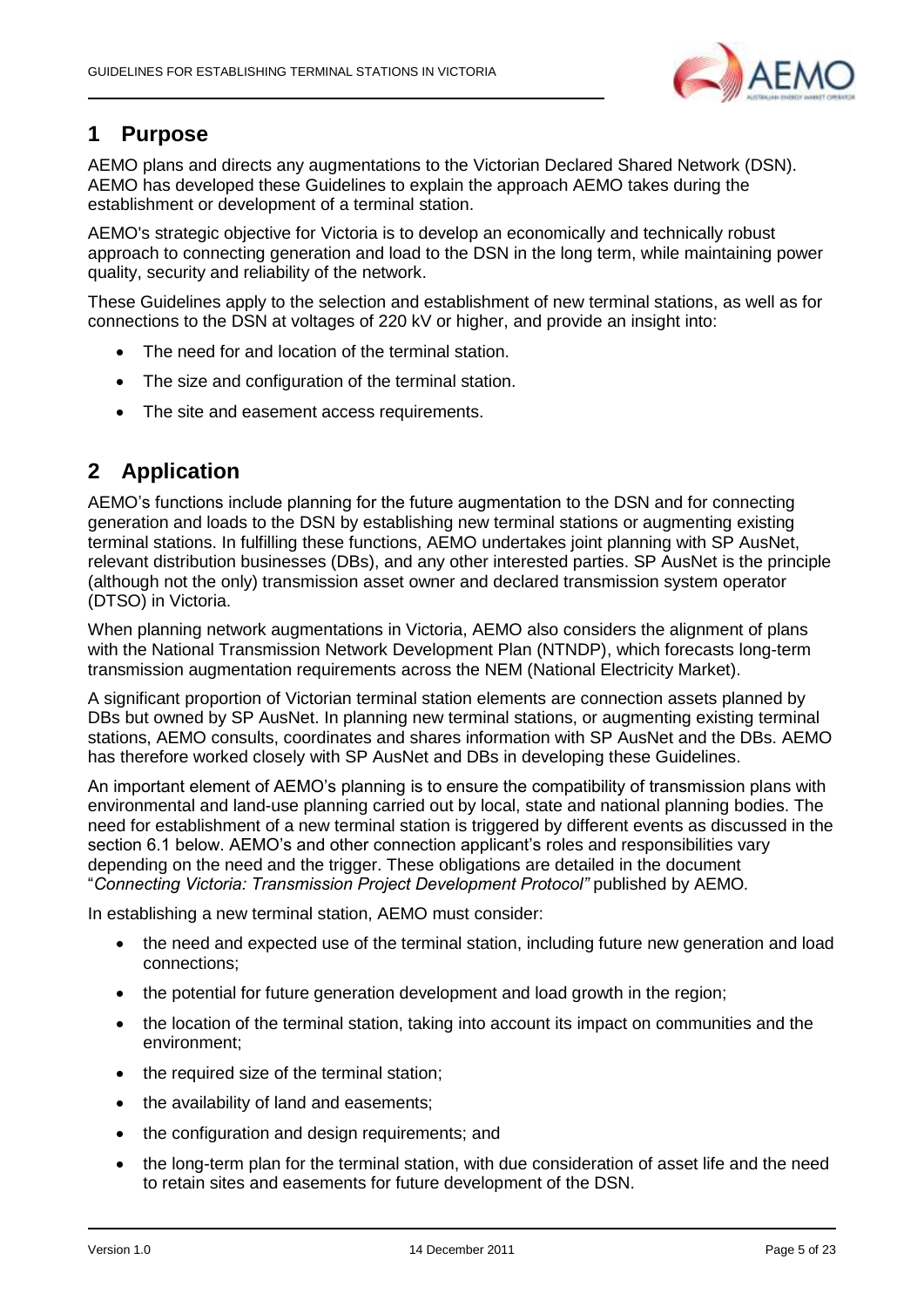

## <span id="page-5-0"></span>**3 Legal and Regulatory Framework**

The National Electricity Rules (Rules) set out the processes and procedures that Transmission Network Service Providers (TNSPs) and connection applicants must follow for a new connection to the transmission network.

In relation to a declared transmission system, Clause 5.3.7A(a) of the Rules outlines that the powers, functions and responsibilities of the network service provider are divided between AEMO (network service provider in respect of the provision of shared transmission services) and the DTSO (in respect of the provision of connection services).

The joint planning responsibilities of TNSPs, SP AusNet (in the capacity of the declared transmission system operator) and relevant DBs are outlined in the Clause 5.6.2(c)(1) of the Rules.

Depending on the size, scope, timing and location of new connections, augmentations to the DSN may be required to facilitate connection.

While the Rules detail a range of technical requirements for the establishment of a connection, they do not cover certain technical matters regarding acceptable connection point arrangements.

These Guidelines offer parties connecting to the DSN and other stakeholders an insight into AEMO's planning process for the siting and design of new terminal stations or augmentations to existing terminal stations.

## <span id="page-5-1"></span>**4 Related Policies and Procedures**

AEMO is developing a number of policies and procedures to detail its approach to establishing connections to the DSN.

These Guidelines should be read in conjunction with the following, which are available on AEMO's website:

- Current *National Transmission Network Development Plan (NTNDP).*
- Current *Victorian Annual Planning Report (VAPR).*
- Current *Electricity Statement of Opportunities (ESOO).*
- *Guidelines for Shared Transmission Connections in Victoria.*
- *Policy on the Active Management of Connection Applications in Victoria.*
- *Cost Allocation Policy in Victoria*.
- *Connecting Victoria: Transmission Project Development Protocol*.
- *Contract Principles for Contestable Generator Connections to the Declared Shared Network.*
- *Contract Principles for Contestable Distributor Connections to the Declared Shared Network*.
- *Power System Security Guidelines SO\_OP3715.*
- Other information on availability of natural resources for generation, published by AEMO or by other relevant government or industry organisations.

The DBs have responsibility for planning and directing the augmentation of the facilities that connect their distribution systems to the DSN. Planning of distribution network connections to the DSN is outlined in the *Transmission Connections Planning Report (TCPR),* which is published annually by the Victorian DBs.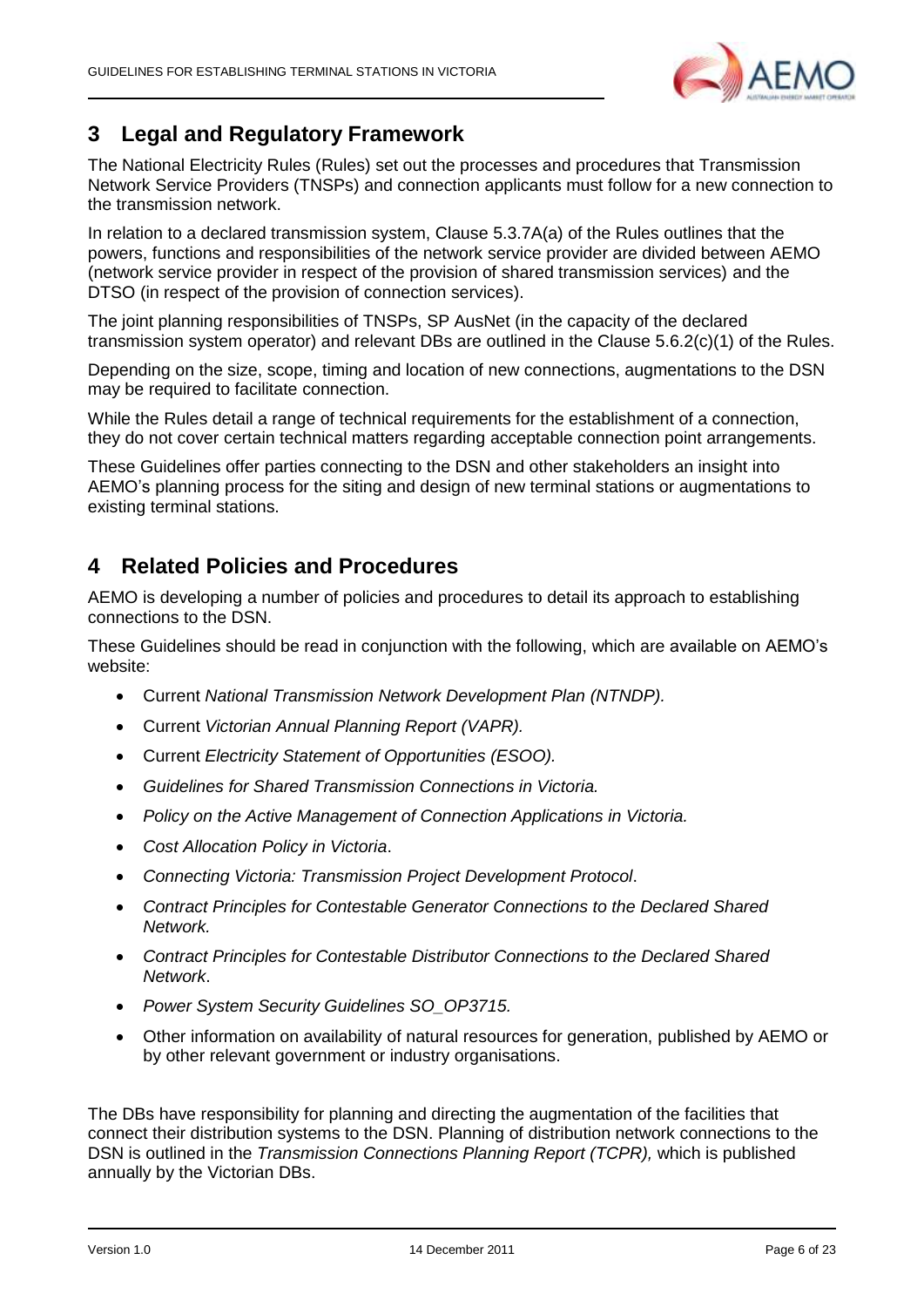

## <span id="page-6-0"></span>**5 Principles**

The principles outlined in these Guidelines are to be applied to all terminal stations in Victoria at voltage levels of 220 kV or greater.

Terminal stations will be developed in accordance with the following principles:

#### **Technical**

- The terminal station will not materially degrade the reliability and security of the DSN.
- Terminal station development will be consistent with long-term plans for the DSN.
- Terminal station development will be compatible with future generation developments and the need to supply future load growth in the region.
- Terminal stations will be developed in stages to meet the future capacity needs of the connection location and the DSN. Development will only occur when the station is required to accommodate additional capacity.

#### **Economic**

• The location and design of terminal stations will be based on economic efficiency, taking into account feasibility and practicability.

#### **Community, Planning and Environment**

- The terminal station development process will be clear and transparent. Connection applicants together with AEMO will provide for adequate and inclusive consultation with all parties and stakeholders potentially affected.
- Connection applicants and/or AEMO will select terminal station locations that minimise adverse environmental and social impacts as much as is reasonably practicable.
- The terminal station location will be selected to minimise adverse impacts on affected landowners as much as is reasonably practical, particularly in relation to easements.
- The terminal station design will minimise the environmental and visual impacts while balancing the cost of construction.

## <span id="page-6-1"></span>**6 Need for and Location of Terminal Station**

### <span id="page-6-2"></span>**6.1 Need for a Terminal Station**

The establishment of a new terminal station can be initiated by:

- the *VAPR*, which identifies the need for augmentations to the DSN to deliver future capacity requirements;
- AEMO receiving an application to connect to the DSN; or
- plans for new terminal stations necessary to meet the demand from distribution networks as outlined in the TCPR.

AEMO may plan a terminal station to accommodate one dedicated connection or multiple connections to the DSN. The number of connections planned at a terminal station will depend on:

- the requirements of connecting parties:
- planned expansions of the DSN;
- the likelihood of multiple generating systems connecting to the terminal stations, due to factors such as the availability of a large energy resource; and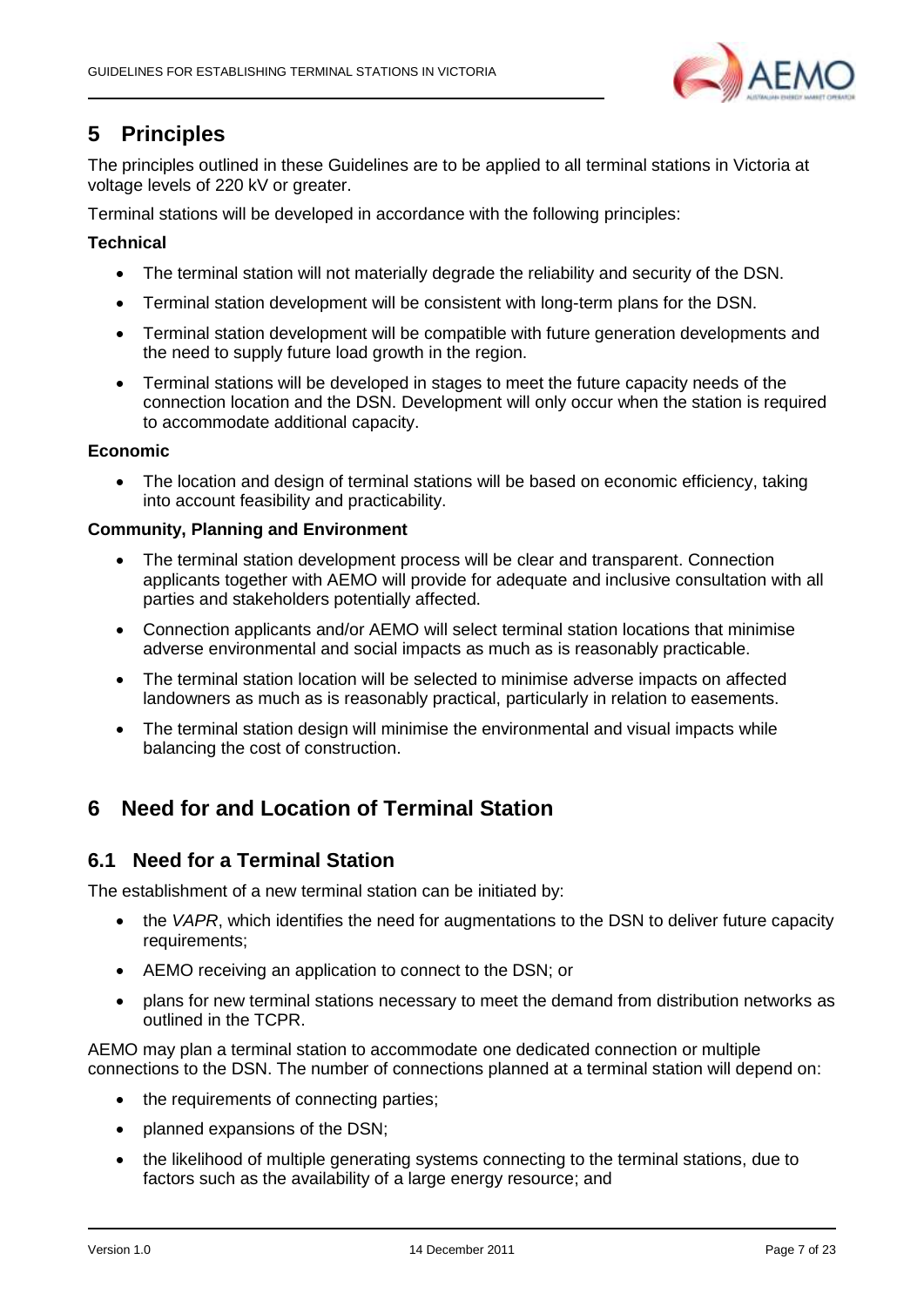

• the forecast needs of the DBs, due to expanding load centres.

## <span id="page-7-0"></span>**6.2 Location of a Terminal Station**

The parties responsible for determining the location of a terminal station are based on the identified need, as set out below:

- For augmenting the transmission capacity or security to the DSN, the location is determined by AEMO to provide maximum economic benefit to all NEM participants;
- For augmenting the capacity of the distribution system to meet increasing demand, the location is determined jointly by AEMO and the respective DBs to reduce the overall cost of meeting the demand; and
- For connecting new generation, while AEMO will identify a preferred location, the connection applicant will be responsible for selecting the terminal station location to best suit the applicant's needs.

In determining the location of a terminal station, the connecting parties and/or AEMO must consider the following factors:

**1. Existence of sufficient concentration of energy resources to create a cluster of generation (and therefore connections) in the area**

Availability of generation resources such as gas, wind, solar or geothermal energy will be considered when assessing this factor. This information is obtained from a wide range of sources, including AEMO's ESOO*, Gas Statement of Opportunities*, NTNDP and VAPR; Victorian DB's TCPR; and other similar forecasts published by government or industry organisations.

#### **2. Alignment of the location of the terminal station with AEMO's future development plans for the DSN**

Considerations for the future development of the network likely to influence the location of the terminal station include:

- o proximity to existing transmission lines or to existing or planned transmission easements;
- o need and plans for replacing, refurbishing or upgrading the existing transmission assets including addition of new circuits to existing lines, alternatives available to serve the generation, and the loads that are presently connected to the DSN or anticipated to be connected in the future;
- $\circ$  ability of the connection to relieve any existing or anticipated future constraints;
- $\circ$  sufficiency of the existing assets and the planned future assets to meet future capacity required by generation and load connections;
- $\circ$  impact of future plans on the capacity of the DSN to service the connection through the terminal station and surrounding stations;
- $\circ$  future needs to upgrade the transformation voltage at the connection point: and
- o future plans that have been identified for distribution networks.
- **3. The reliance on the existing network in the area to support loads and other (potentially inter-regional) networks.**

AEMO will consider industrial or residential loads connected to the relevant section of the DSN and its role in facilitating inter-regional power transfer. This consideration will determine whether service quality (reliability) to existing customers will be affected by, say, multiple separate connections as opposed to connections being directed to one terminal station.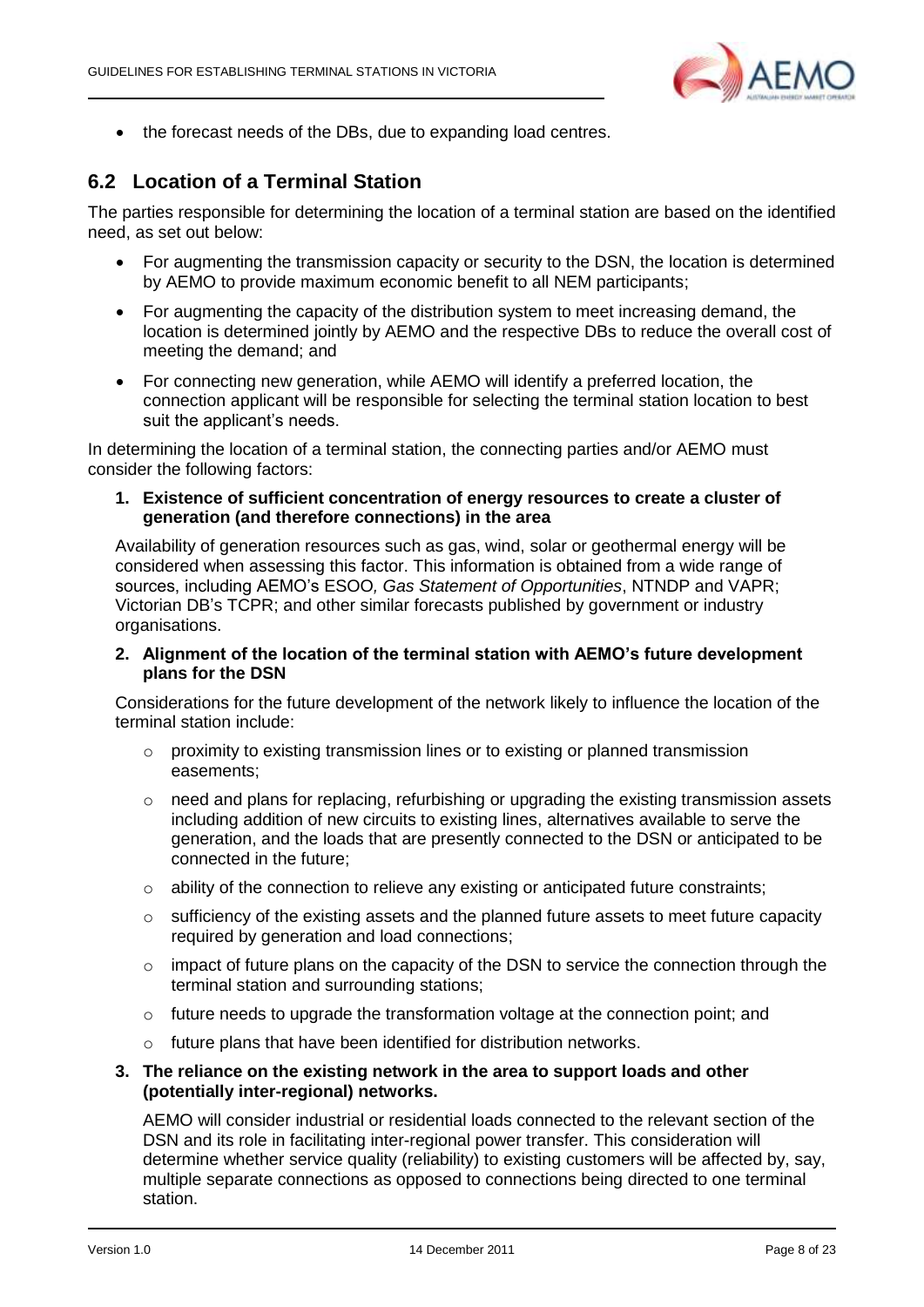

#### **4. Reduction in the overall costs of potential connections, as a result of establishing a single terminal station, relative to the establishment of multiple separate connections**

The reduction in costs should include savings to the connecting generation through colocation and sharing of land and assets; savings to the market and DTSO through a reduction in line outages; and savings from the overall streamlining of planning and consenting approval processes. The terminal station will be planned in stages so that the establishment costs carried by each connecting generating system or load are minimised.

#### **5. Most cost-efficient option for terminal station location in relation to connecting entities**

AEMO will seek to identify terminal station locations that minimise costs, taking into consideration the probabilities of future connections. We will look at the proximity of energy resources, future distribution and transmission development requirements, availability of land and easements, ability to manage environmental impacts and the known connection applications or enquiries.

#### **6. Availability of suitable land for the construction of the terminal station and the associated easements required for connections to the terminal station**

A terminal station should be located in an area with suitable access to construction, transport infrastructure, and services including communications, water and sewerage. The site should be feasible to procure and enable stakeholders to minimise the environmental impact of the terminal station development.

There must be suitable land for easements to allow generation to connect to the terminal station. The easement should provide a continuous connection corridor between each generating system and the terminal station, unconstrained by incompatible land uses (e.g. national parks).

Further, the topography and other characteristics of the site must be favourable to expanding the terminal station in stages to accommodate future needs. The ability to expand and stage the development of the terminal station will be critical to mitigate the risk of future connections not proceeding.

The site should be suitable and adequate to accommodate the ultimate station configurations and area requirements as outlined in Section 7 of these Guidelines.

The site location and the impact on the surrounding environment should be such that the likelihood of obtaining the required planning approvals is high.

#### **7. Existence of connection enquiries or applications from multiple generators**

AEMO will consider connection enquiries and applications received by AEMO and by the DBs. AEMO may also seek information from NEM participants and other relevant stakeholders to identify potential new generation projects seeking connection to the network. It will also consider planning applications submitted to the Victorian Government by generation developers to identify any expansion plans for generation.

#### **8. Forecast demand that may require additional connections to the network to meet industrial or distribution demand**

AEMO develops regional and terminal station medium and long-term load forecasts using information it receives from a variety of sources, and develops plans to ensure that future load growth can be met. Accordingly, AEMO will review the need and size of a terminal station based on:

 $\circ$  long-term strategic plans and shorter term plans and proposals by DBs with respect to forecast loads and requirements for provision of connection points at a terminal station;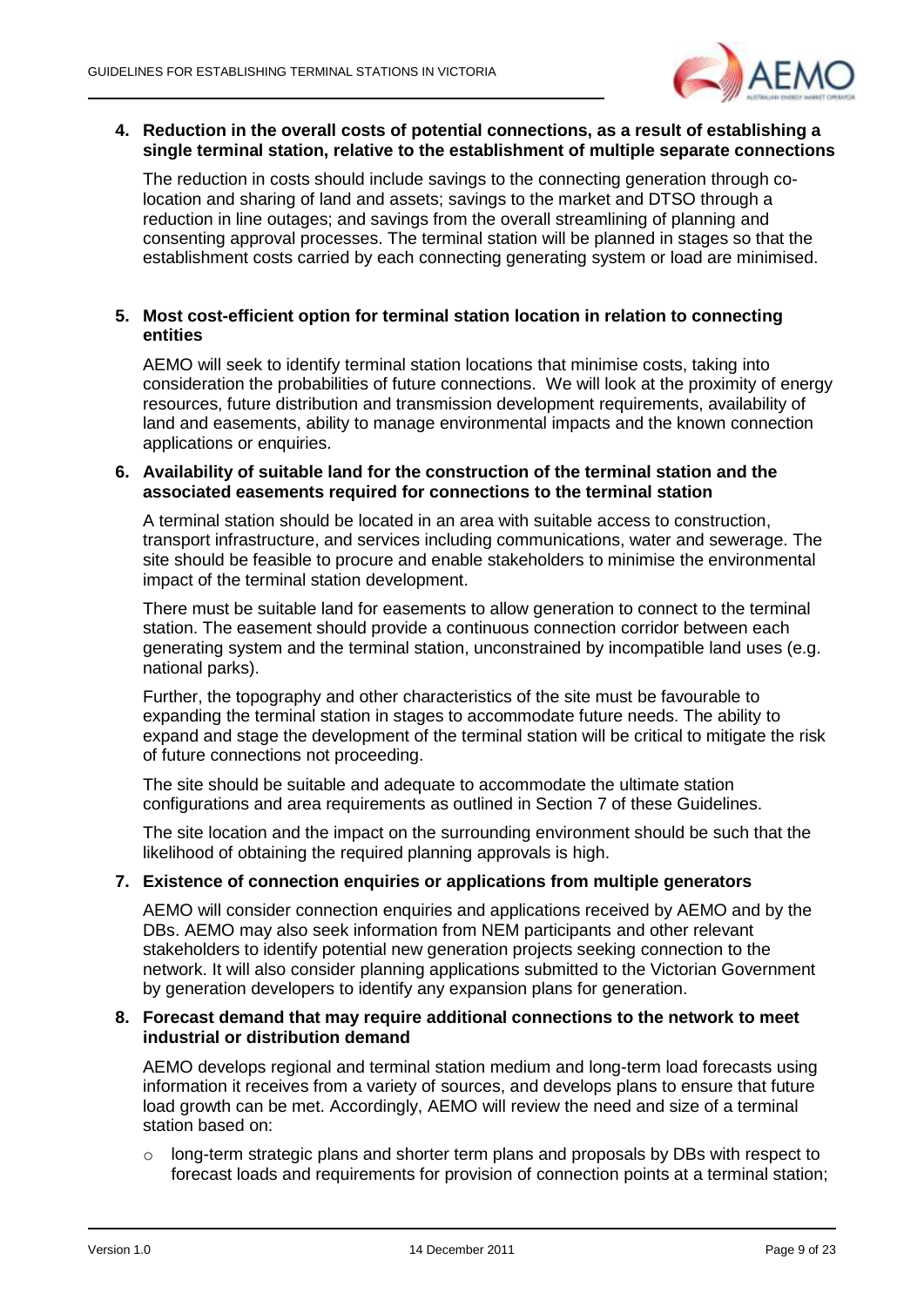

- o enquiries from larger consumers for connecting directly to the DSN;
- o existing and planned arrangements for supplying the regional demand at other stations, considering cost and reliability impacts of the numbers of stations over which the demand is spread;
- o forecast demand published in AEMO's NTNDP, VAPR and ESOO; and
- $\circ$  planned connections between the DSN and distribution networks (as outlined in the DB's TCPR).

More detailed aspects of the development of a terminal station will be considered in the design phase.

## <span id="page-9-0"></span>**7 Terminal Station Configuration**

Determining the terminal station configuration, both at the initial stage and as an ultimate station configuration, is important for a number of reasons including:

- determining suitability of a proposed station site based on site size to accommodate final station configurations;
- determining transmission line and associated easement requirements to transmit power to and from the station;
- determining the need for other station sites and line easements in the vicinity;
- determining plant ratings, including station earthing, and associated staged development costs;
- allocating quality of supply levels to connecting parties, mindful of the capacity of connections ultimately connected the station and existing levels of quality of supply;
- managing the environmental impact of the terminal station, such as allocating sufficient buffer zones to address, noise, electric and magnetic fields (EMF) and aesthetics.; and
- reviewing consistency with town and land-use planning and community requirements.

Alternative designs and configurations will be considered alongside considerations of cost.

Sections 7.1 and 7.2 of these Guidelines describe the factors that will influence the size and layout of the ultimate station configuration. Appendix A provides two examples of ultimate terminal station configurations, which are intended to accommodate connections at 220 kV and 500 kV transmission voltages.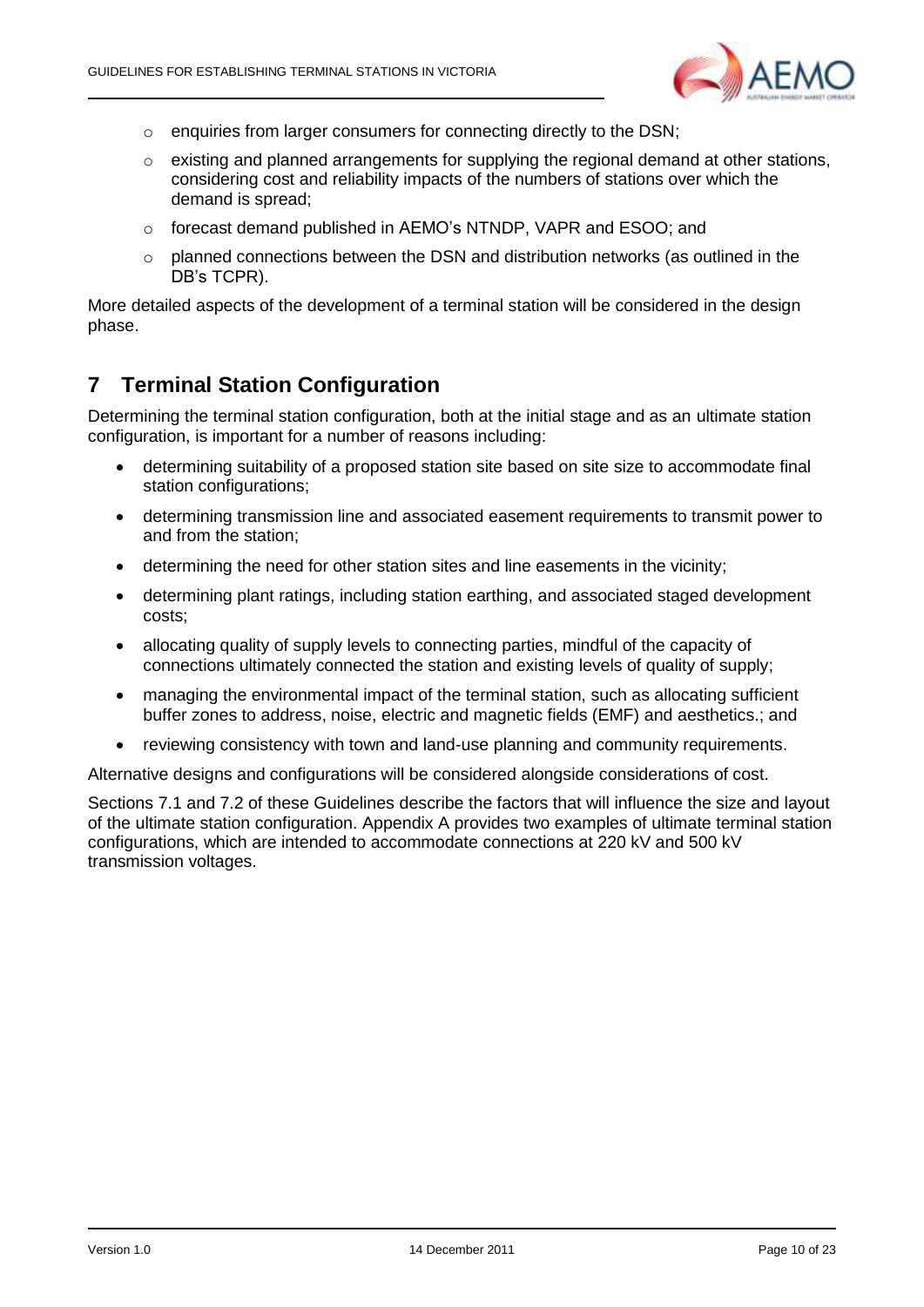

## <span id="page-10-0"></span>**7.1 Design Considerations**

This section describes guidelines for determining a suitable ultimate station configuration. The initial and ultimate station configurations are developed considering the aspects of design listed in Table 7–1, as well as those factors addressed in Section [6](#page-6-1) of these Guidelines.

| <b>Factor</b>                                 | <b>Consideration</b>                                                                                                                                                                                                                                                                                                                                               |
|-----------------------------------------------|--------------------------------------------------------------------------------------------------------------------------------------------------------------------------------------------------------------------------------------------------------------------------------------------------------------------------------------------------------------------|
| Alignment with AEMO's<br>long-term plans      | AEMO will seek to ensure that the ultimate station configuration is<br>appropriate for its planning needs beyond the next 30 years;<br>however, the designed life of the station is for a minimum of 50<br>years.<br>AEMO's long-term plans take into account the long-term plan                                                                                   |
|                                               | presented in the DB's TCPR.                                                                                                                                                                                                                                                                                                                                        |
| Land-use planning                             | The station must be capable of being expanded to the final<br>configuration while mitigating environmental impact, including noise<br>and EMF levels.                                                                                                                                                                                                              |
| Load forecasts                                | When sizing power transformers, standard ratings will be adopted.                                                                                                                                                                                                                                                                                                  |
| Likely and possible<br>generation connections | The size of the largest generation contingency will be assessed. If<br>this exceeds a defined value <sup>1</sup> , further costs may be incurred.                                                                                                                                                                                                                  |
| <b>Transmission tie</b><br>transformers       | Provision will be made for installation of transmission tie<br>transformers, switchgear, instrument transformers and busbars.                                                                                                                                                                                                                                      |
| Reactive power support                        | AEMO will review reactive power requirements at the station and, if<br>required, allow space for voltage control plant including: circuit<br>breaker switched shunt capacitors, static VAR compensators<br>(SVCs) and shunt reactors.                                                                                                                              |
| Fault level mitigation                        | AEMO will consider the maximum fault levels for the life of a<br>station, including the impact of planned future modifications to the<br>DSN. Equipment ratings will be selected to meet this fault level.<br>Equipment such as fault level reduction equipment will only be<br>considered once the installation approaches the ultimate station<br>configuration. |
| Power quality                                 | The ultimate station configuration will include any necessary<br>provision required to maintain power quality. Maintaining harmonic<br>levels below the allocated limits may require provision of filtering<br>equipment in addition to any required reactive power support plant.                                                                                 |
| Alternative termination and<br>switching      | AEMO will review whether it is likely that a station will be connected<br>to a major transmission augmentation; for example, a new High<br>Voltage Direct Current (HVDC) termination point. If so, space will<br>be allocated for this.                                                                                                                            |
| Reliability and security                      | The station design will be such that power system security is<br>maintained for the credible loss of any single element of the DSN<br>(as discussed in Section 9 of AEMO's Power System Security<br>Guidelines SO_OP3715).                                                                                                                                         |
|                                               | The ultimate station configuration will take into consideration any<br>benefits that might arise from diversity and the mitigation of high-                                                                                                                                                                                                                        |

 $1$  A value that AEMO will assess and define from time to time depending on the existing capability of the transmission system.

-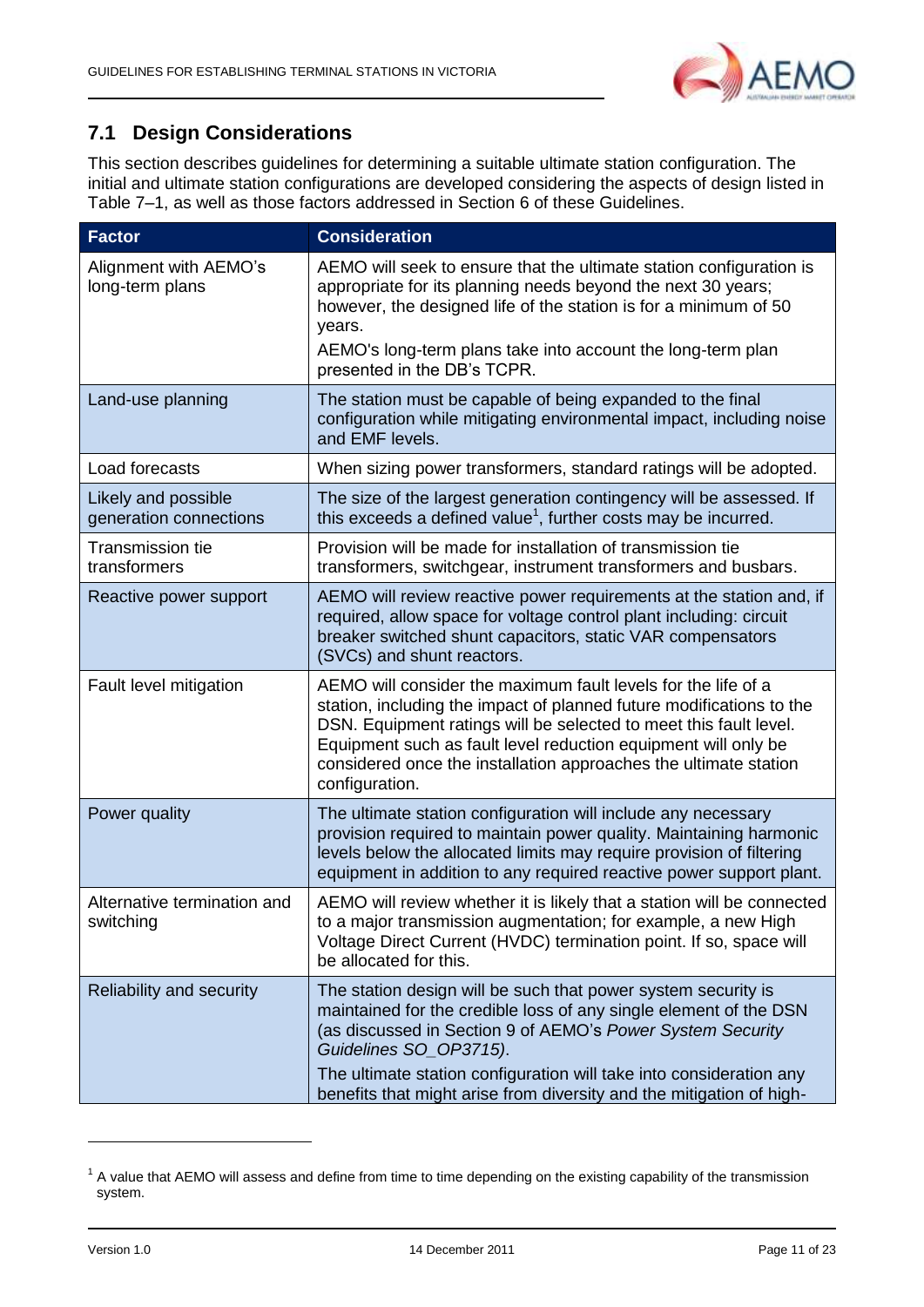

|                                                   | impact low-probability events.                                                                                                                                                                                                                                |
|---------------------------------------------------|---------------------------------------------------------------------------------------------------------------------------------------------------------------------------------------------------------------------------------------------------------------|
| Site requirements                                 | Sufficient land must be allowed to ensure road and service access,<br>environmental impact mitigation, new (or extension of) control and<br>service buildings, diversion of transmission circuits (if required) and<br>the required number of switching bays. |
| Staged development to<br>accommodate future needs | The design of the terminal station must be flexible and provide for<br>staged development up to the final capacity of generation or load<br>serviced by the terminal station.                                                                                 |

*Table 7–1: Factors to be considered in the design of the terminal station*

## <span id="page-11-0"></span>**7.2 Number of Switchyard Bays**

A switchyard bay is the location of the physical connection to the generator or load, with one bay per connection. The required number of bays in the ultimate station configuration will be established following consideration of the relevant issues influencing the ultimate station configuration, including the key evaluation guidelines.. AEMO will ensure that the size of the land it specifies to be provided for a terminal station is the minimum required to enable the ultimate station configuration to be developed.

It should be noted that busbars will be sectionalised via the necessary number of bus coupler circuit breakers, taking into consideration the following:

- Total amount of generation to be connected to one busbar.
- Risk of losing this generation during a busbar fault.
- Impact of loss of generation on the power system.
- Expected resilience of the terminal station configuration under high-impact low-probability events.

| <b>Station Element</b><br><b>Key Aspects to Consider</b>        |                                                                                    | <b>Guidelines</b>                                                                                                                                                                                                                                                                                                                  |  |  |
|-----------------------------------------------------------------|------------------------------------------------------------------------------------|------------------------------------------------------------------------------------------------------------------------------------------------------------------------------------------------------------------------------------------------------------------------------------------------------------------------------------|--|--|
| Incoming and outgoing<br>220 kV and 500 kV<br>transmission bays | Alignment with AEMO long-<br>$\bullet$<br>term plan<br>Reliability and security    | Provide bays for maximum<br>$\bullet$<br>number of incoming and outgoing<br>transmission circuits as identified<br>in the long-term planning<br>documents.<br>Bay allocation of incoming and<br>outgoing transmission lines will be<br>on a case-by-case basis with due<br>consideration of reliability and<br>security of supply. |  |  |
| Incoming generation<br>bays, connecting to<br>220 kV or 500 kV  | Connection enquiries<br>Likely and possible<br>$\bullet$<br>generation connections | Provide one connection bay for<br>each connection, or additional<br>bays as justified by the generation<br>enquiry.<br>Allow two generator connections<br>per diameter, provided the effects<br>of simultaneous failure have been<br>considered and allowed for, and if<br>economic.                                               |  |  |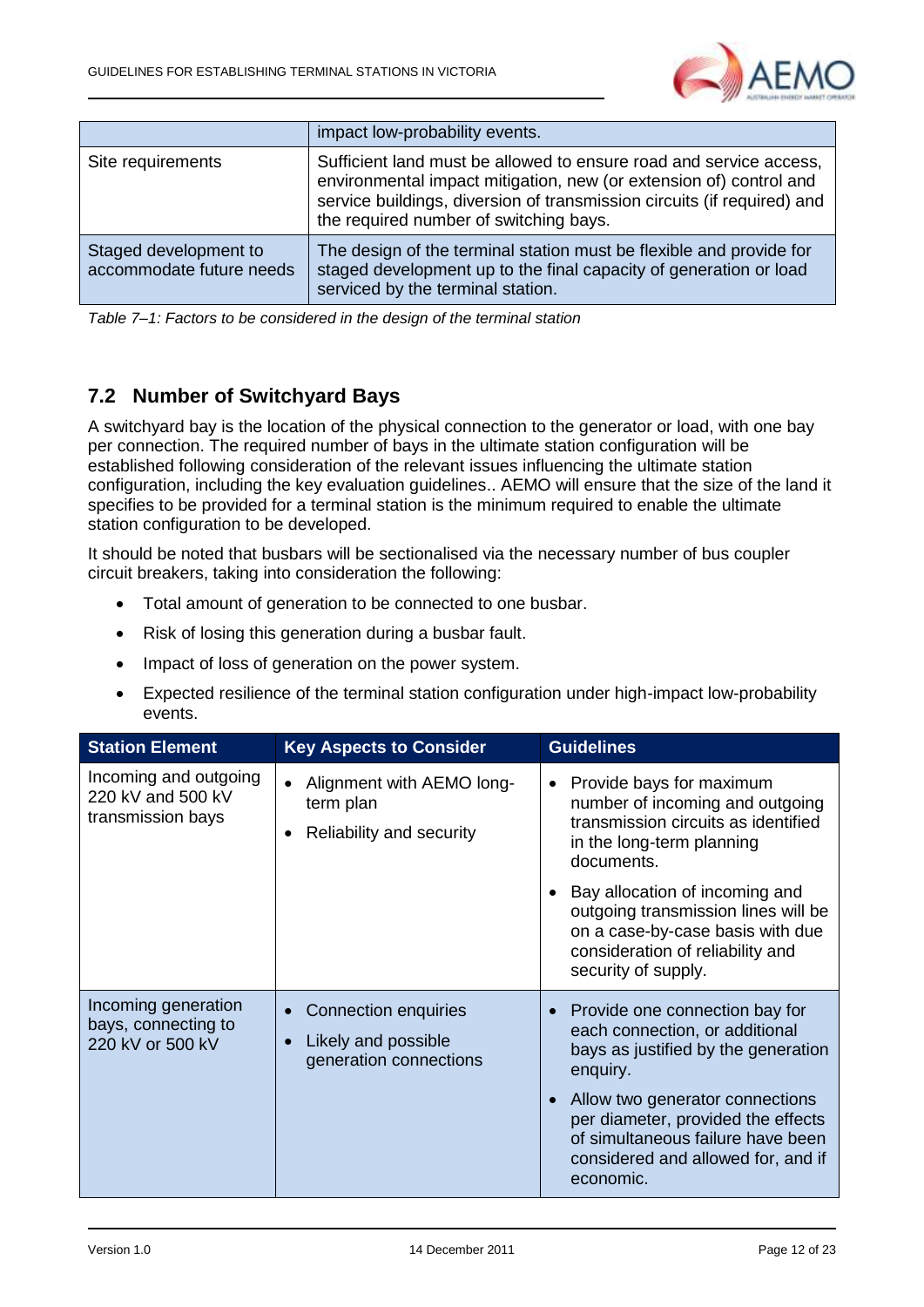

|                                                               |                                                                                    | Restrict the station to a maximum<br>aggregate connected generation<br>capacity. This is a reliability<br>consideration for low-probability<br>events. Typically the maximum<br>aggregate generation will be of<br>the order of 2,000-3,000 MW. For<br>some stations, the maximum<br>generation limit may be much<br>lower.                                                                                                                                                                                                                                                                                                                                                                                                   |
|---------------------------------------------------------------|------------------------------------------------------------------------------------|-------------------------------------------------------------------------------------------------------------------------------------------------------------------------------------------------------------------------------------------------------------------------------------------------------------------------------------------------------------------------------------------------------------------------------------------------------------------------------------------------------------------------------------------------------------------------------------------------------------------------------------------------------------------------------------------------------------------------------|
| Outgoing bays for<br>supply of loads (220 kV<br>or 500 kV)    | Load forecasts<br>$\bullet$                                                        | Provide for connection of future<br>$\bullet$<br>load forecast in consultation with<br>the local DBs.<br>Allocate connection bays for<br>$\bullet$<br>supplying future demand, allowing<br>a typical maximum of 250 MVA<br>per connection. The actual<br>maximum will be calculated based<br>on the probabilities and<br>consequences of possible<br>failures.                                                                                                                                                                                                                                                                                                                                                                |
| <b>Transmission tie</b><br>(220 kV or 500 kV)<br>requirements | Connection capacity<br>$\bullet$<br>requirements between the<br>two voltage levels | Provide, if required, for future<br>voltage transformation capacity<br>between 220 kV and 500 kV.<br>Allocate bays for 220/500 kV<br>transformers, allowing a typical<br>maximum of 1,000 MVA per<br>transformer (3-phase).                                                                                                                                                                                                                                                                                                                                                                                                                                                                                                   |
| Capacitor and/or<br>reactor bays (220 kV or<br>500 kV)        | Reactive power support<br>requirements<br>Fault level mitigation<br>requirements   | Provide for connection of circuit<br>breaker-switched shunt<br>capacitors, allowing a typical<br>maximum of 200 MVAr per<br>connection, unless analysis<br>shows another maximum value is<br>appropriate.<br>Provide for connection of SVCs<br>$\bullet$<br>with a rating of at least 200 MVAr<br>in the electrical vicinity of a major<br>load centre, allowing one<br>connection per SVC.<br>Provide for series reactors for<br>$\bullet$<br>220 kV lines and/or busbar ties in<br>stations, if analysis shows these<br>might be required.<br>Provide for 50-200 MVAr shunt<br>$\bullet$<br>reactors to compensate for<br>220 kV underground cables or<br>long 500 kV lines (if anticipated)<br>terminating at the station. |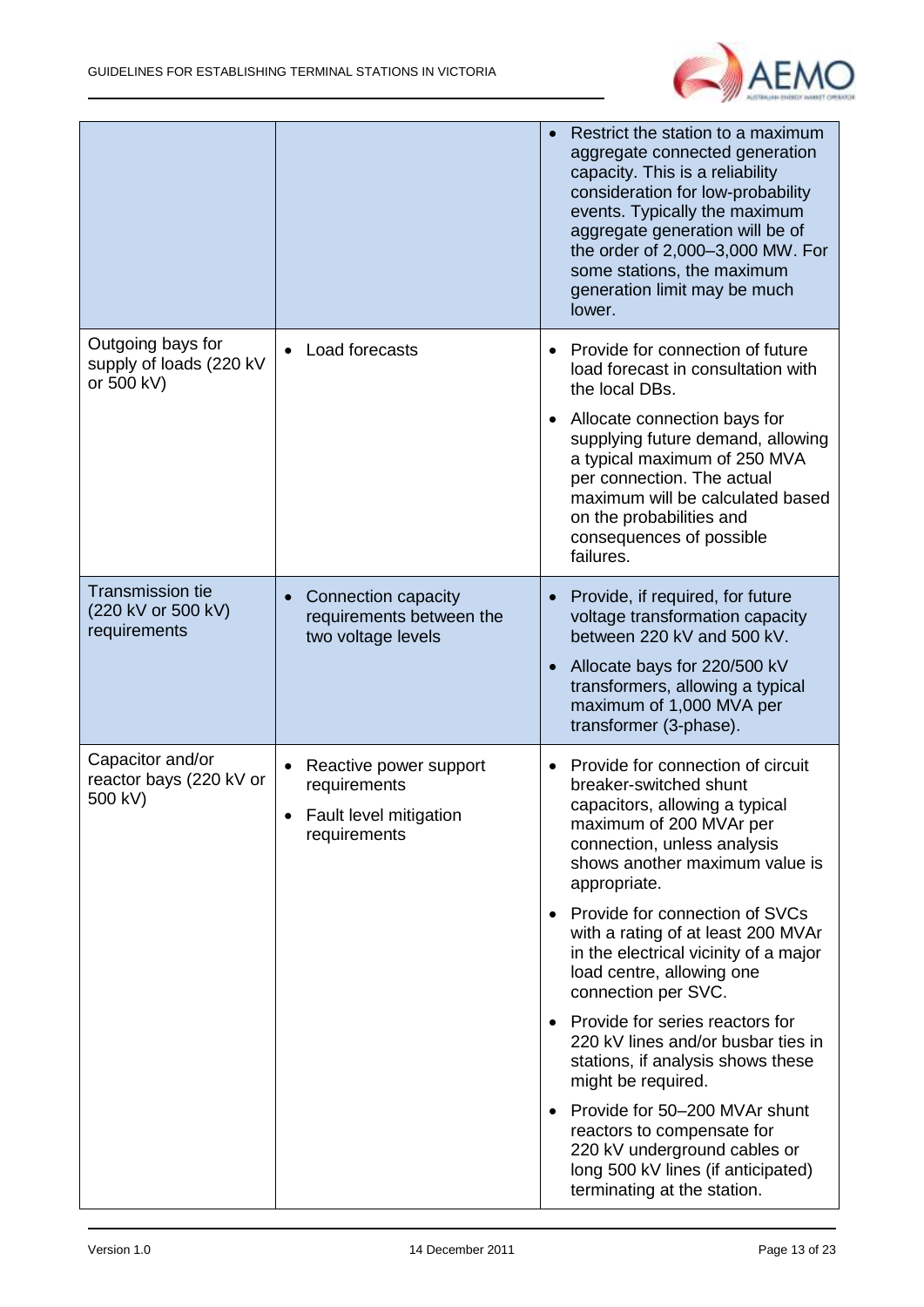

| Spare incoming and<br>outgoing bays (500 kV<br>or 220 kV) | Alternative termination and<br>switching requirements | • Provide for at least two line<br>connections at each transmission<br>voltage anticipated for the station<br>(currently 500 kV or 220 kV).<br>These may not necessarily be on<br>the same diameter. |
|-----------------------------------------------------------|-------------------------------------------------------|------------------------------------------------------------------------------------------------------------------------------------------------------------------------------------------------------|
|-----------------------------------------------------------|-------------------------------------------------------|------------------------------------------------------------------------------------------------------------------------------------------------------------------------------------------------------|

*Table 1: Evaluation of final number of bays*

The proposed layout will be arranged for ease of connection of existing and future transmission circuits, whether this provision is via overhead line, cable or Gas Insulated Line (GIL).

If the standard connections outlined in AEMO's *Guidelines for Shared Transmission Connections in Victoria* are not appropriate, AEMO will determine alternative arrangements based on switchyard needs. The alternatives may include double switched, ring bus and multi-bus configurations.

The approximate minimum area of land required for accommodating different bay configurations at terminal stations is shown in Appendix B. AEMO will plan for the ratings identified in Appendix B to be provided for station elements at various transmission voltages.

## <span id="page-13-0"></span>**8 Establishing the Terminal Station**

The need for a terminal station may be identified either through the annual planning processes followed by AEMO and the DBs or through a connection application. When the need for a terminal station is identified, AEMO, SP AusNet, relevant DBs and interested parties will undertake joint planning in order to determine most effective and economical plans for fulfilling the identified need.

Establishing a terminal station will involve a series of activities that includes:

- determining what will be built in the initial stage of the connection to the network (future expansion of the terminal station will be on a needs basis;
- determining the requirements for expansion to the ultimate station configuration, including access arrangements for subsequent connections to the terminal station;
- selecting a suitable site or identifying site options to be considered;
- engaging and communicating with the community and stakeholders;
- procuring land and easements;
- determining how the costs of land, earthworks and infrastructure will be shared between multiple connecting parties and
- securing planning approvals.

During the establishment of a terminal station, applicants should consider technical aspects, commercial aspects, planning and approvals, and community and stakeholder engagement.

### <span id="page-13-1"></span>**8.1 Technical Considerations**

AEMO will develop an engineering feasibility design, including a conceptual site layout of the switching station that shows arrangements for switching the connections to the station. The initial feasibility design will support AEMO's preference to develop terminal stations that flexibly and economically allow for future expansion to accommodate geographically dispersed generation sources.

The design will be guided by AEMO's connection philosophy and functional design requirements as outlined in Section [7](#page-9-0) of these Guidelines and AEMO's *Guidelines for Shared Transmission*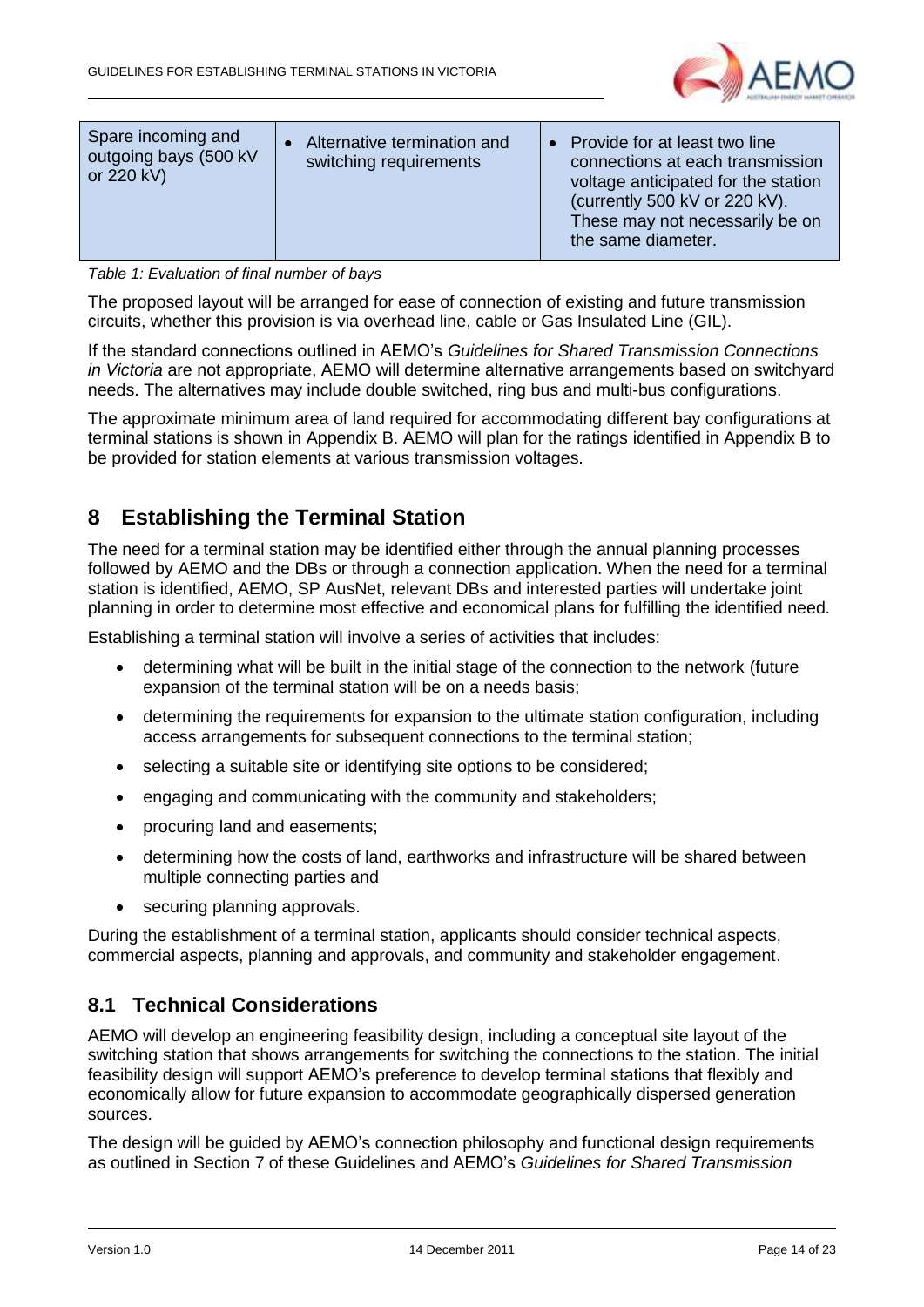

*Connections in Victoria*. AEMO will use the engineering feasibility design to provide further detailed information on the new terminal station to stakeholders.

The location of the station with respect to local issues and planning considerations will have a bearing on the technology to be adopted for the terminal station primary plant. The three currently available technologies in common use for the voltages involved are:

- Air Insulated Switchgear (AIS).
- Gas Insulated Switchgear (GIS) (usually located indoors).
- Mixed Technology Switchgear (MTS) (i.e. hybrid AIS/GIS switchgear).

AIS or MTS technology is easier to expand and adapt; therefore, it is unlikely to require much equipment at the initial development stage. However, it will require significantly more land area than GIS. If GIS technology is to be adopted, then:

- additional bays or adaptor sections may be required at the initial development stage to minimise the need and duration of outages when future extensions are undertaken; and
- the possible future unavailability of a particular type of GIS switchgear for future extensions may lead to potential interconnection issues requiring additional space to resolve.

### <span id="page-14-0"></span>**8.2 Commercial Considerations**

The key activities that involve AEMO and connection applicants in making commercial arrangements are as follows:

- Acquisition of land for the terminal station.
- Engaging service providers for the required augmentations.

The details of commercial considerations and processes are provided in the two documents, "*Contract Principles for Contestable Generator Connections to the Declared Shared Network*" and "*Contract Principles for Contestable Distributor Connections to the Declared Shared Network*".

### <span id="page-14-1"></span>**8.3 Development Approvals and Community Engagement**

The responsibility for obtaining development approvals, and community and stakeholder engagement will be shared between the connection applicant and AEMO. The lead party could be either of these two parties, depending on whether the generation plant connection, transmission augmentation or distribution capacity augmentation is the key focus, with the other party facilitating and supporting as required. Community participation is a key aspect in establishing a terminal station and should result in outcomes that have been carefully considered and accepted by wellinformed communities, connection applicants and AEMO.

The level of community involvement can change through the project lifecycle. The activities necessary to establish a terminal station call for a Stakeholder Engagement and Community Consultation Plan to identify the level of community and stakeholder involvement required at each stage – planning and design, acquisition, and development application.

AEMO's approach and the detail process for obtaining development approvals and engaging communities and stakeholders is provided in the document "*Connecting Victoria: Transmission Project Development Protocol*".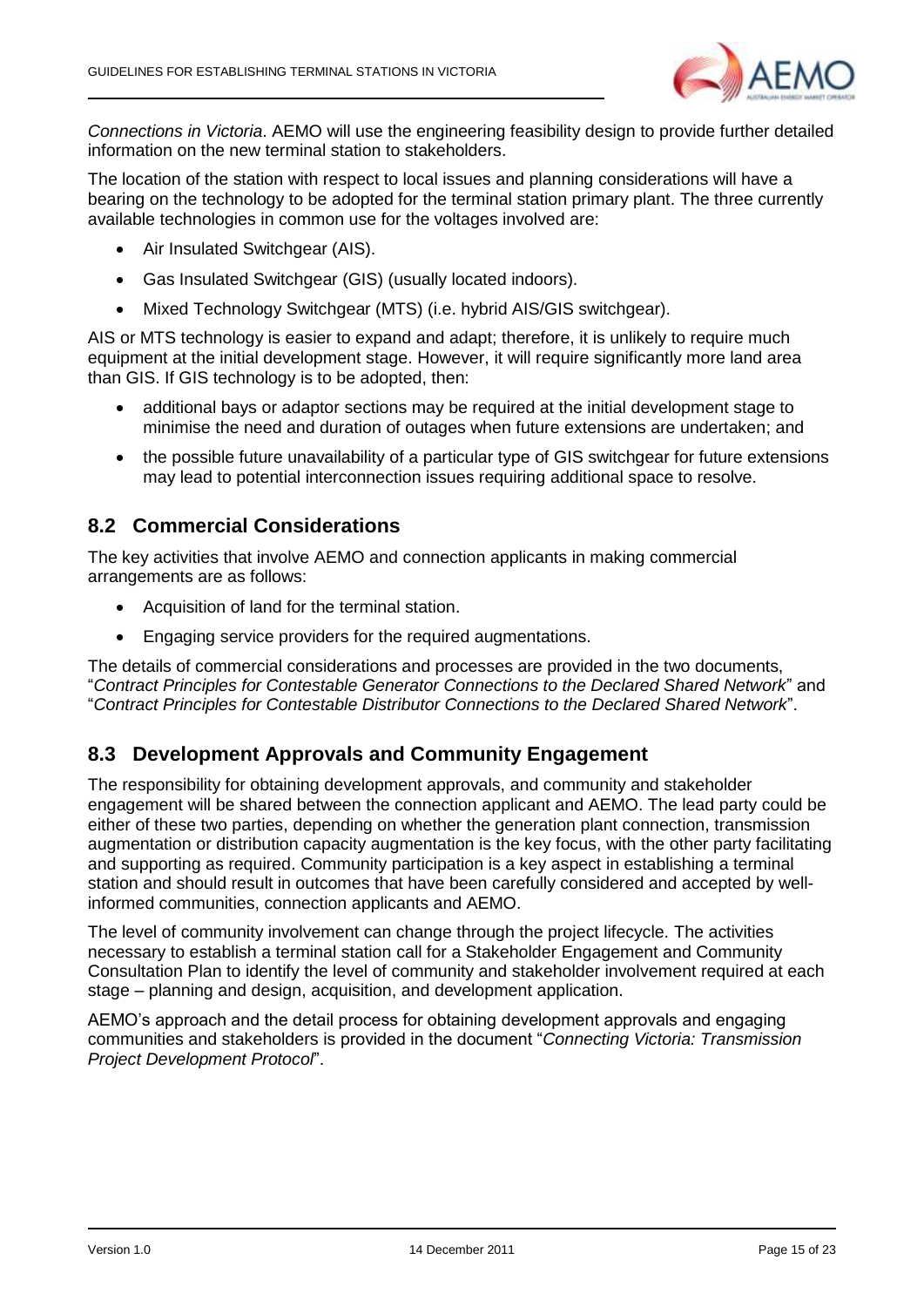

## <span id="page-15-0"></span>**Appendix A: Examples of Ultimate Station Configurations**

## **A.1 220 kV Ultimate Station Configuration**

## **A.1.1 220 kV Terminal Station Single Line Diagram**

The ultimate single line diagram in Figure A–1 provides for an applicant – Wind Farm 1 – to connect to a new terminal station via an existing 220 kV single circuit transmission line rated at 800 MVA per circuit. There is a long-term requirement to convert the existing line to a double circuit line with a capacity of 2 x 800 MVA.

The final potential generation expected to connect to the new station via 220 kV circuits is 1,500 MW. Provision is also made for connection at 220 kV to supply DB loads. The station line entry and exit layouts are shown as per existing practice of connections to the busbars in Victorian terminal stations. Alternative layouts can be considered at the detailed design stage.



*Figure A–1: Ultimate single line diagram for 220 kV terminal station*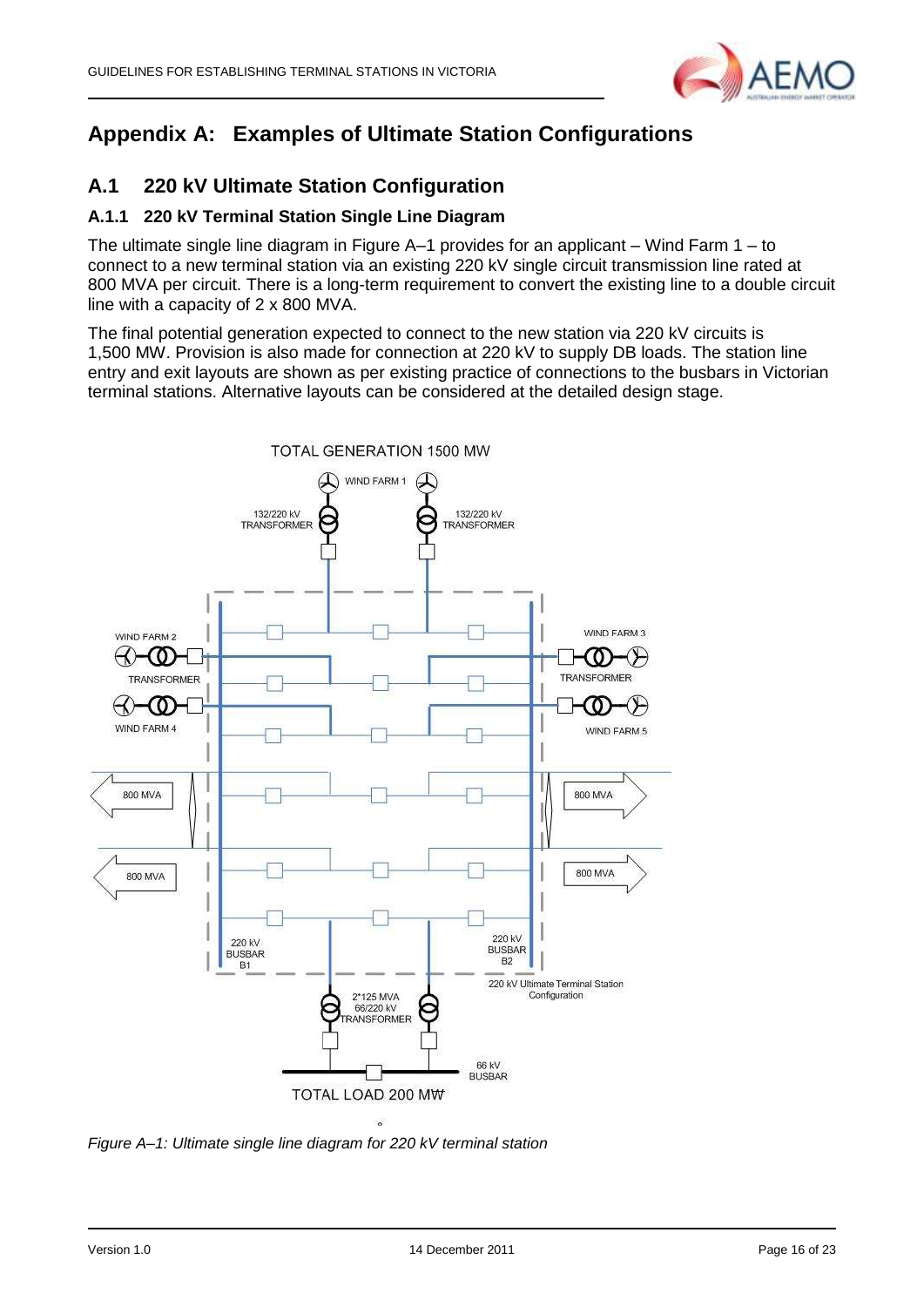

## **A.1.2 220 kV Terminal Station Bays**

The 220 kV ultimate single line diagram shows a one-and-a-half circuit breaker terminal station comprising a total of six 220 kV diameters as per Table A–1.

| <b>Station Bays</b>                                                               | <b>Details</b>                                                                                                                                         |
|-----------------------------------------------------------------------------------|--------------------------------------------------------------------------------------------------------------------------------------------------------|
| Incoming and outgoing 220 kV<br>transmission bays                                 | a single one-and-a-half circuit breaker diameter providing<br>for two transmission circuit connections for the existing<br>circuits                    |
|                                                                                   | a single one-and-a-half circuit breaker diameter providing<br>$\bullet$<br>for two transmission circuit connections for the future<br>planned circuits |
| Incoming 220 kV generation bays                                                   | three one-and-a-half circuit breaker diameters providing for<br>$\bullet$<br>six generation circuit connections                                        |
| Outgoing 220 kV bays for supply<br>of loads connected to transmission<br>circuits | a single one-and-a-half circuit breaker diameter providing<br>$\bullet$<br>two line connections to a remote DB substation                              |
| Voltage transformation bays                                                       | nil                                                                                                                                                    |
| 220 kV capacitor and/or reactor<br>bays                                           | nil<br>$\bullet$                                                                                                                                       |
| Spare bays                                                                        | nil                                                                                                                                                    |

*Table A–1: Allocation of terminal station bays for connections (220 kV)*

### **A.2 500/220 kV Ultimate Station Configuration**

#### **A.2.1 500/220 kV Terminal Station Single Line Diagram**

[Figure A–2](#page-17-0) shows an ultimate single line diagram for a 500/220 kV terminal station. Depending on the capacity of generation available, it is feasible to expand the terminal station to accommodate both 500 kV and 220 kV generation connections via new or existing transmission lines.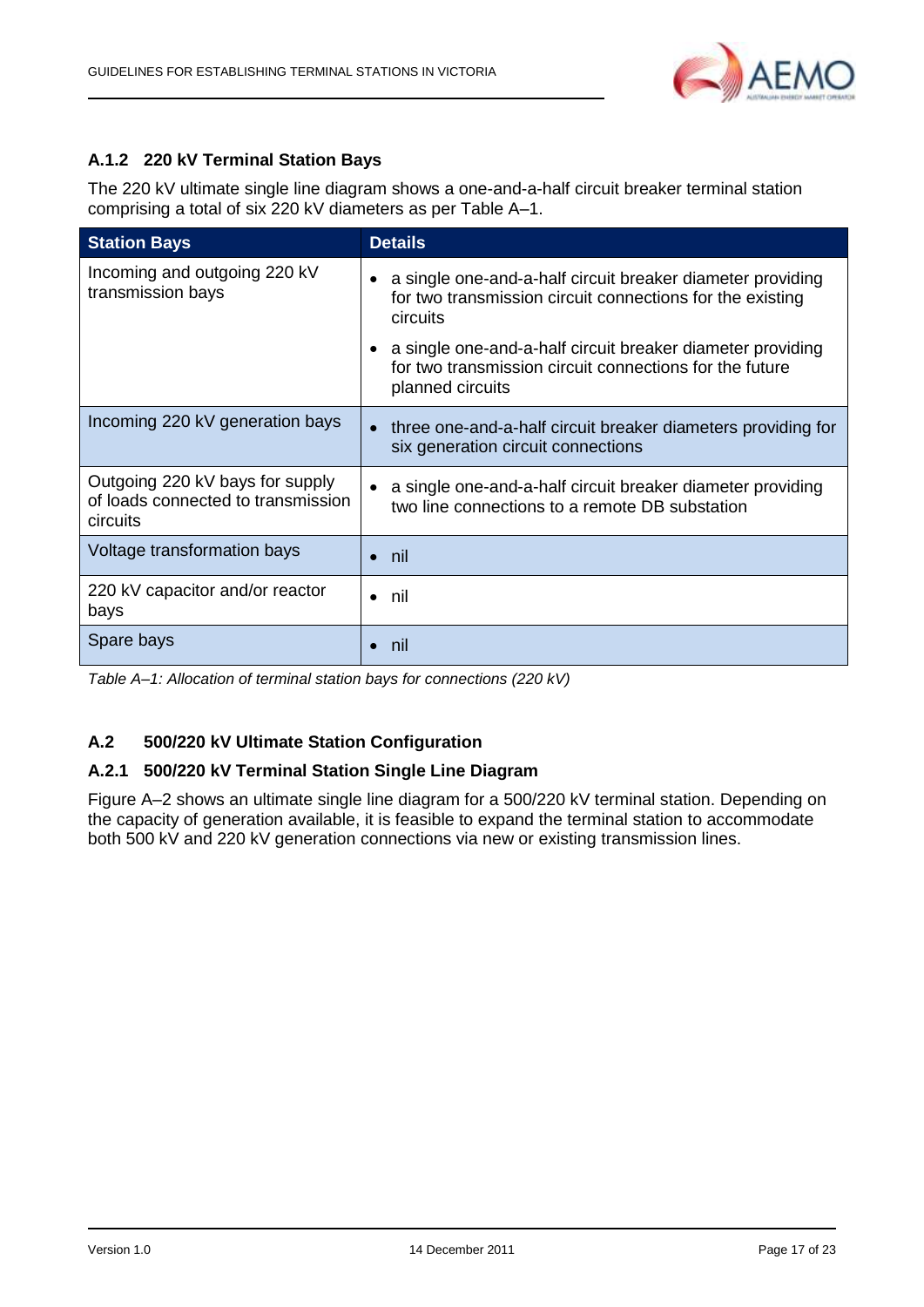



<span id="page-17-0"></span>*Figure A–2: Ultimate single line diagram for 500/220 kV terminal station*

## **A.2.2 500/220 kV Terminal Station Bays**

The 500/220 kV ultimate single line diagram shows a one-and-a-half circuit breaker terminal station containing a total of eight 500 kV diameters and four 220 kV diameters as per Table A–2.

| <b>Station Bays</b>                                                               | <b>Details</b>                                                                                                                                  |
|-----------------------------------------------------------------------------------|-------------------------------------------------------------------------------------------------------------------------------------------------|
| Incoming and outgoing 500 kV<br>transmission bays                                 | two one-and-a-half circuit breaker diameters providing for<br>four transmission circuit connections for existing circuits                       |
|                                                                                   | two one-and-a-half circuit breaker diameters providing for<br>$\bullet$<br>four transmission circuit connections for planned future<br>circuits |
| Incoming 500 kV and 220 kV<br>generation bays                                     | four 500 kV generation circuit connections to four one-and-<br>$\bullet$<br>a-half circuit breaker diameters                                    |
|                                                                                   | four 220 kV generation circuit connections to four one-and-<br>$\bullet$<br>a-half circuit breaker diameters                                    |
| Outgoing 220 kV bays for supply<br>of loads connected to transmission<br>circuits | nil<br>$\bullet$                                                                                                                                |
| 500/220 kV transmission tie<br>transformer bays                                   | four 500 kV transformer connections to four one-and-a-half<br>circuit breaker diameters                                                         |
|                                                                                   | four 220 kV transformer connections to four one-and-a-half<br>circuit breaker diameters                                                         |
| 220 kV capacitor and/or reactor<br>bays                                           | nil<br>$\bullet$                                                                                                                                |
| Spare bays                                                                        | nil                                                                                                                                             |

*Table A–2: Allocation of terminal station bays for connections (500/220 kV)*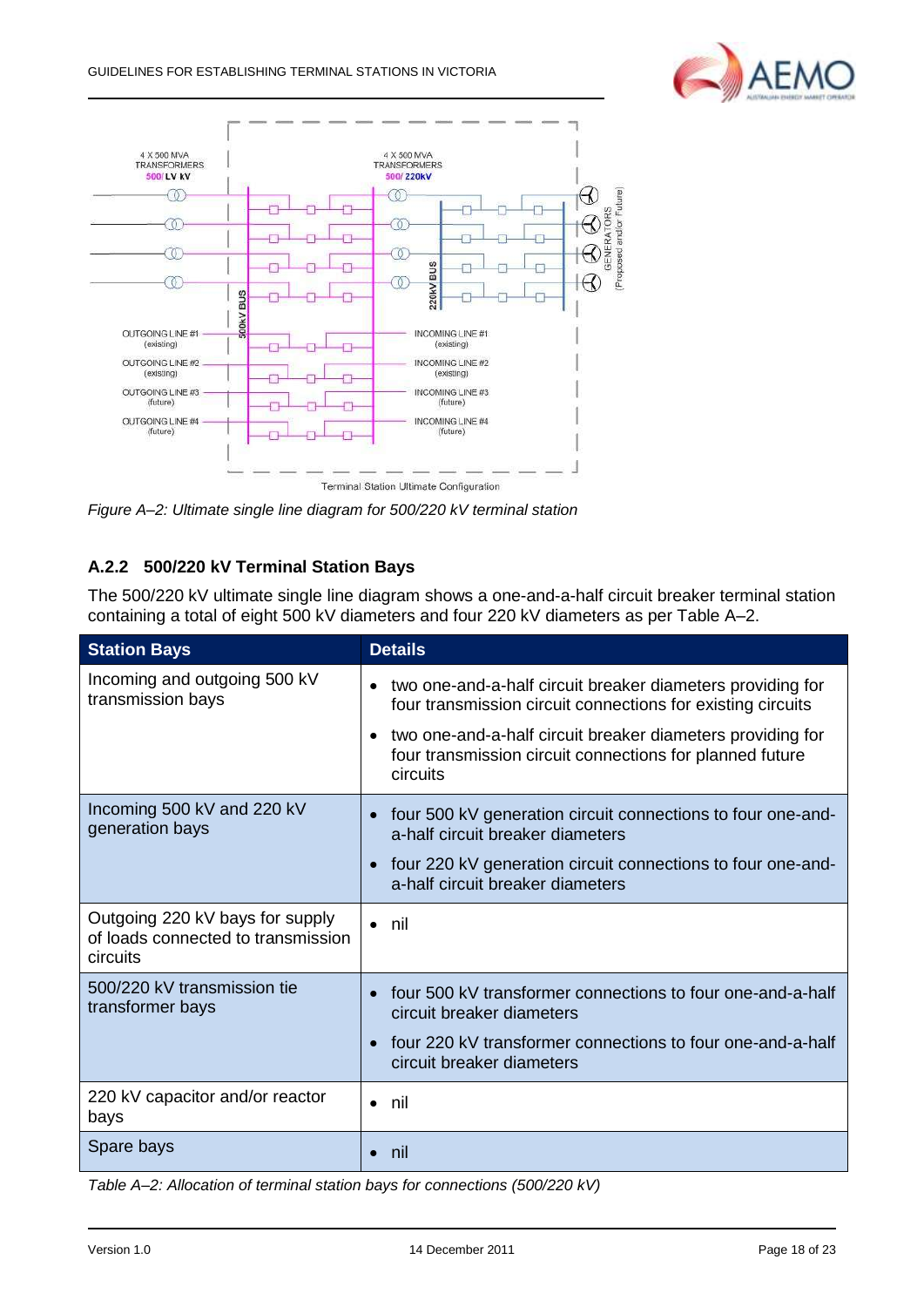

## <span id="page-18-0"></span>**Appendix B: Land Area and Equipment Ratings**

Nominally the land areas referred to in are required for a single connecting bay at the various voltage levels. Extra land may be needed for ground-mounted line traps, or other plant generally not installed. The number of bays required depends on the number of different transmission assets expected to finally connect to the terminal station (e.g. number of lines, number of generators, number of power transformers).

In addition to the terminal station bays, land area must be made available for:

- Access roads.
- Buildings to house control and protection equipment.
- Lightning protection.
- Other transmission assets, such as transformers and capacitors.

| AIS element                                 | Minimum required land area for AIS/outdoor <sup>2</sup> in square metres<br>(width x length in metres) |                                              |                                            |                               |  |
|---------------------------------------------|--------------------------------------------------------------------------------------------------------|----------------------------------------------|--------------------------------------------|-------------------------------|--|
|                                             | 500 kV                                                                                                 | 330 kV                                       | 275 kV                                     | 220 kV                        |  |
| one-and-a-half CB diameter                  | 5,670<br>(30.48x186                                                                                    | 2,350<br>(18.29x128)                         | 2,300<br>(18.29x125)                       | 1,830<br>(15.24x120)          |  |
| double bus diameter                         | 4,090<br>(30.48x134)                                                                                   | 1,570<br>(18.29x85.35)                       | 1,540<br>(18.29x84)                        | 1,270<br>(15.24x82.7)         |  |
| shunt reactor bay                           | 1,020<br>(30.48x33.2)                                                                                  | 520 (18.29x28)                               | 520 (18.29x28)                             | 390<br>(15x26)                |  |
|                                             | 500/220 kV                                                                                             | 330/220 kV                                   |                                            | 220/66 kV                     |  |
| transmission tie transformer<br>bay outdoor | 1,250<br>(43x29)<br>$(1,000$ MVA)                                                                      | 670 (18.29x36.6)<br>(340 MVA<br>transformer) | 650 (18.29x34)<br>(340 MVA<br>transformer) | 400<br>(22x18)<br>$(150$ MVA) |  |
|                                             |                                                                                                        | 800 (40x20)<br>(700 MVA<br>transformer)      | 780 (40x19.4)<br>(700 MVA<br>transformer)  |                               |  |

#### **Schedule 1: Minimum Land Area Requirement for Terminal Station Bays**

*Table B–1–1: AIS/Outdoor Required Land Area*

-

 $<sup>2</sup>$  No line traps allowed in the bay.</sup>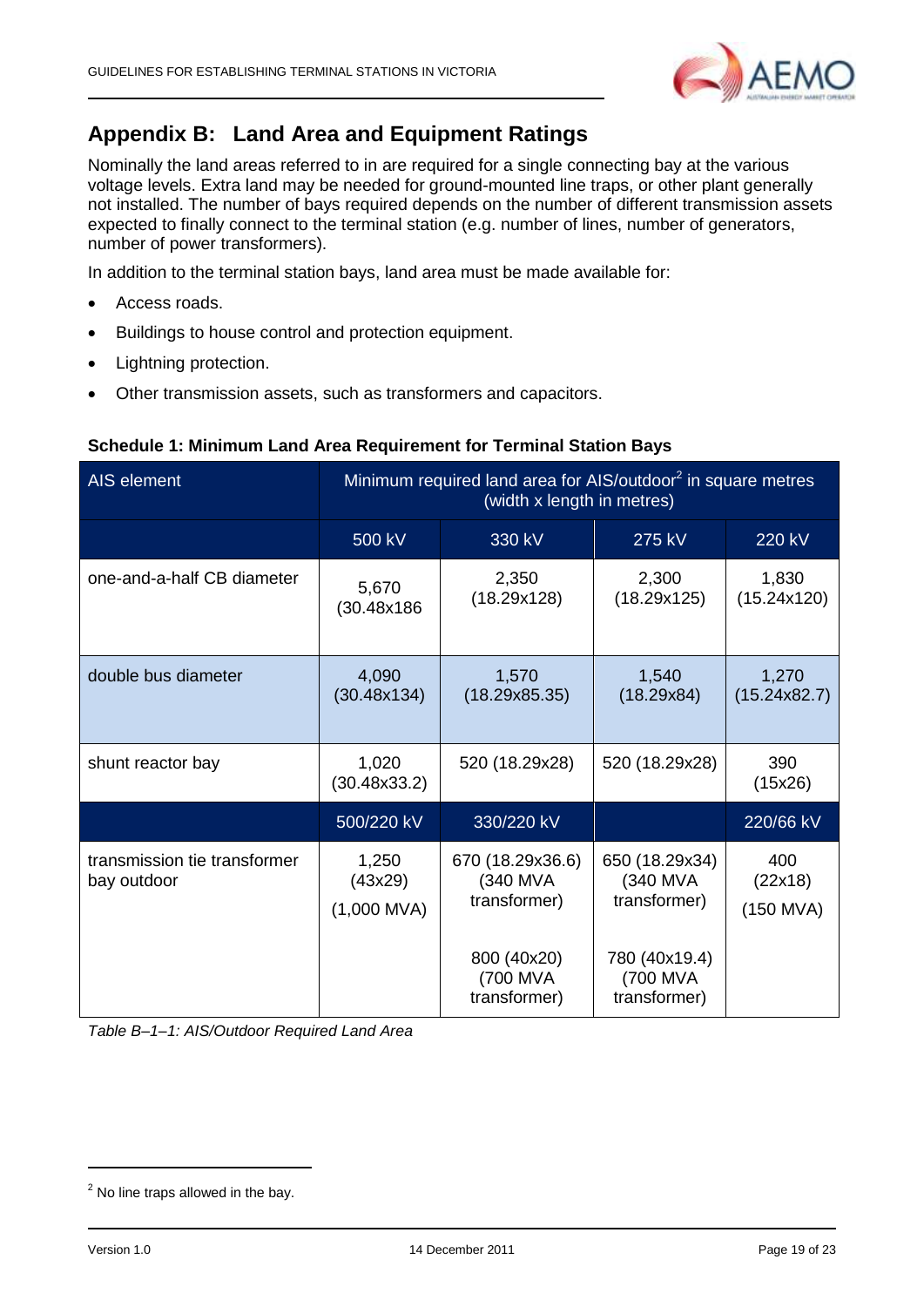

| <b>GIS element</b>                          | Minimum required land area for GIS/indoor in square metres |                  |                  |                    |  |
|---------------------------------------------|------------------------------------------------------------|------------------|------------------|--------------------|--|
|                                             | 500 kV                                                     | 330 kV<br>275 kV |                  | 220 kV             |  |
| one-and-a-half CB diameter                  | 112                                                        | 112              | 112              | 112                |  |
| double bus diameter                         | 91                                                         | 91               | 91               | 91                 |  |
| shunt reactor bay                           | 63                                                         | 63               | 63               | 63                 |  |
|                                             | 500/220 kV                                                 | 330/220 kV       |                  |                    |  |
| transmission tie transformer<br>bay outdoor | 320<br>$(1,000$ MVA)                                       | 270<br>(400 MVA) | 270<br>(400 MVA) | 200<br>$(150$ MVA) |  |

*Table B–1–2: GIS/Indoor Required Land Area*

## **Schedule 2: Minimum Ratings for Equipment at Terminal Stations**

AEMO will plan for the minimum ratings identified in Tables B–2–1 to B–2–5 to be provided for station elements at various bay voltages.

Note:

- 1. Plant selected may typically have ratings within the ranges.
- 2. Insulation levels are less common and were selected to meet special criteria, particularly in the early stages of development where plant could be connected to a single line. They are no longer specified.
- 3. Some distribution 66 kV or 22 kV feeder circuit breakers at remote locations may require higher insulation levels than shown.
- 4. Transformers are always protected by surge arresters.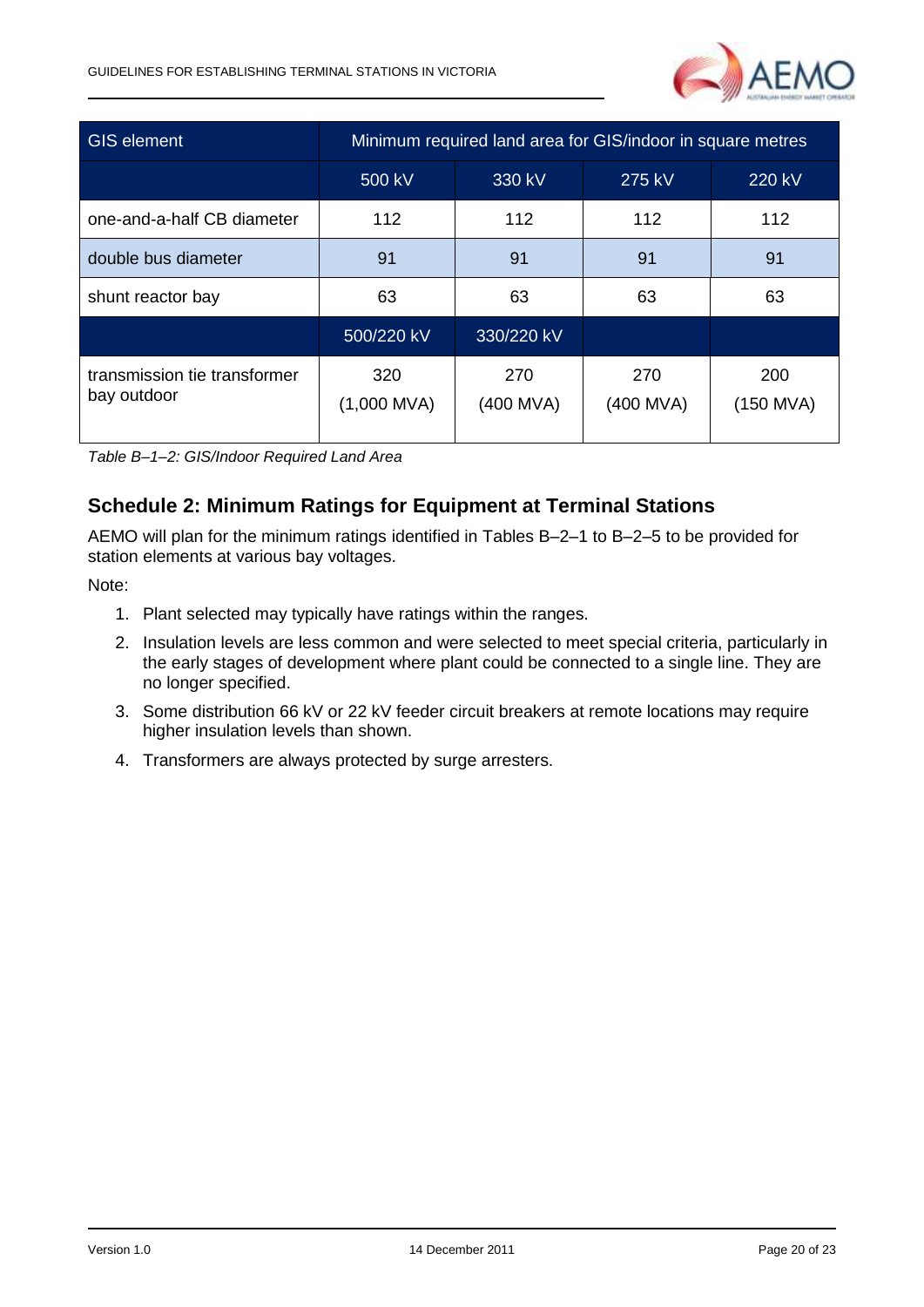

| <b>System</b>                    | <b>System</b>                                                                                                                                                                                                                                                                                                 | <b>Transformers</b>              |                          |               | <b>Other Plant</b>               |                           |               |
|----------------------------------|---------------------------------------------------------------------------------------------------------------------------------------------------------------------------------------------------------------------------------------------------------------------------------------------------------------|----------------------------------|--------------------------|---------------|----------------------------------|---------------------------|---------------|
| <b>Nominal</b><br><b>Voltage</b> | <b>Maximum</b><br><b>Voltage</b>                                                                                                                                                                                                                                                                              | <b>Power</b><br><b>Frequency</b> | $LIWL^{(3)}$             | <b>SIWL</b>   | <b>Power</b><br><b>Frequency</b> | <b>LIWL</b>               | <b>SIWL</b>   |
| kV                               | <b>kV</b>                                                                                                                                                                                                                                                                                                     | kV <sub>RMS</sub>                | <b>KV<sub>PEAK</sub></b> | <b>kVPEAK</b> | <b>kV<sub>RMS</sub></b>          | <b>kV</b> <sub>PEAK</sub> | <b>KVPEAK</b> |
|                                  |                                                                                                                                                                                                                                                                                                               |                                  | 1550                     |               | 620                              | 1550                      | 1175          |
| 500                              | 550.0                                                                                                                                                                                                                                                                                                         | 680                              | $1675^{(1)}$             | 1175          | $680^{(1)}$                      | $1800^{(1)}$              | $1300^{(1)}$  |
| 330                              |                                                                                                                                                                                                                                                                                                               |                                  |                          |               |                                  |                           |               |
| 275                              | 362.0                                                                                                                                                                                                                                                                                                         |                                  | 510<br>1175              | 950           | 520                              | 1300                      | 950           |
| 220                              | 245.0                                                                                                                                                                                                                                                                                                         | 360                              | 850                      |               | 460                              | 1050                      |               |
| 66                               | 72.5                                                                                                                                                                                                                                                                                                          | 140                              | 325                      | ۰             | 140                              | 325                       |               |
| 22                               | 24.0                                                                                                                                                                                                                                                                                                          | 50                               | 125                      |               | $50^{(2)}$                       | $125^{(2)}$               |               |
| 11                               | 12.0                                                                                                                                                                                                                                                                                                          | 28                               | 75                       |               | $28^{(2)}$                       | $75^{(2)}$                |               |
| Note 1:                          | These insulation levels are less common and were selected historically in Victoria to meet special criteria, particularly in the<br>early stages of development where plant could be connected to long single lines. They are therefore generally no longer<br>specified.                                     |                                  |                          |               |                                  |                           |               |
| Note 2:                          | Feeder CBs at remote locations on 66 kV or 22 kV distribution systems may require higher insulation levels than those<br>shown. Although these would not be considered as transmission system circuit breakers and therefore specification of this<br>plant would be the responsibility of the relevant DNSP. |                                  |                          |               |                                  |                           |               |
| Note 3:                          | Transformers are always to be protected by surge arresters                                                                                                                                                                                                                                                    |                                  |                          |               |                                  |                           |               |

*Table B–2–1: Insulation withstand voltage levels (kV)*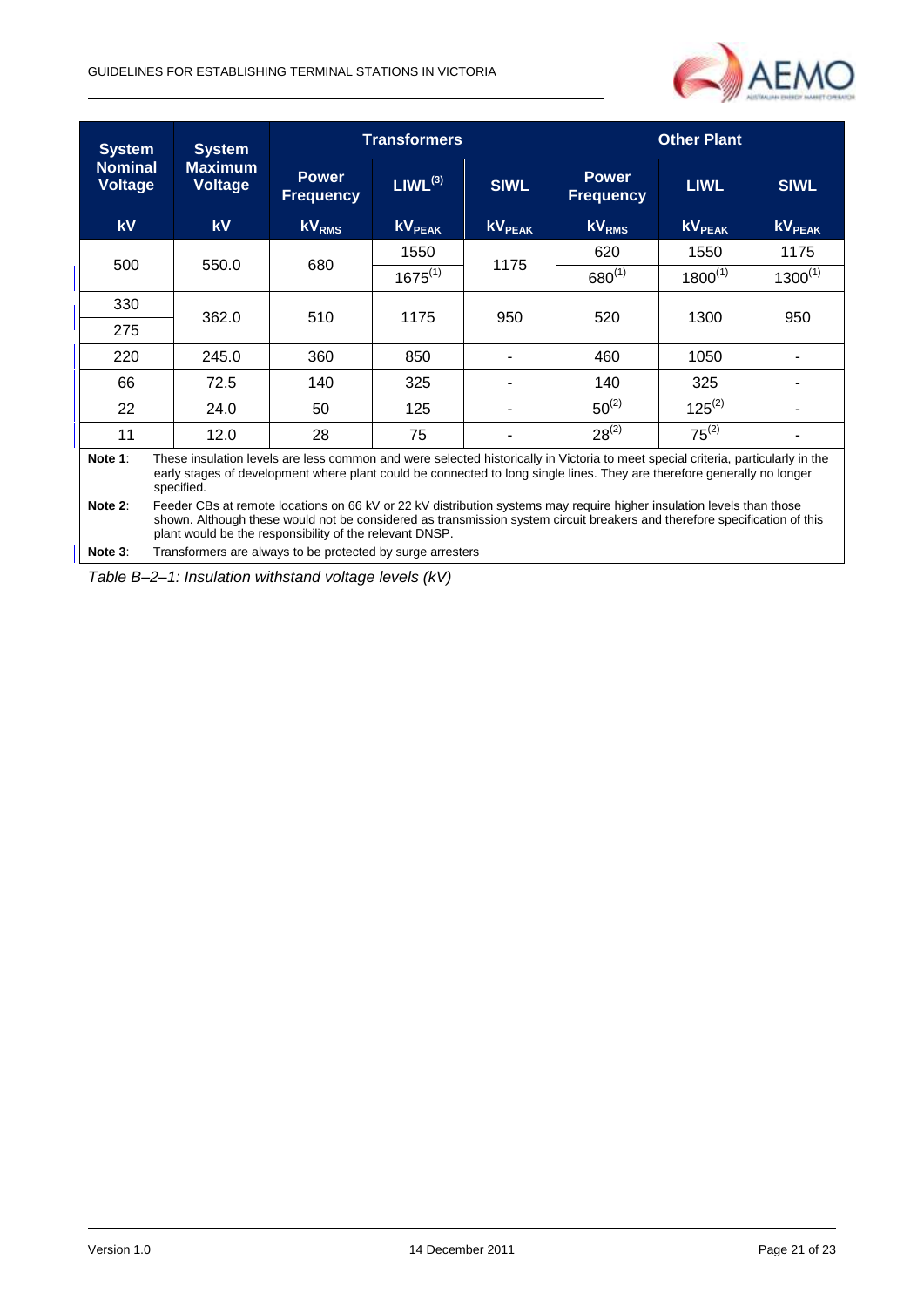

|                                                   |                                                                                                                                                                                                                                                                                                                                                                                                                                                                                                                                                                                                                                                                                                                                                                                                           |                   | Bay Design Rating <sup>(1)</sup>                                                                                                                                                                                                                 |                                                     | Special Plant <sup>(1)</sup>        |                                                                            |  |  |  |
|---------------------------------------------------|-----------------------------------------------------------------------------------------------------------------------------------------------------------------------------------------------------------------------------------------------------------------------------------------------------------------------------------------------------------------------------------------------------------------------------------------------------------------------------------------------------------------------------------------------------------------------------------------------------------------------------------------------------------------------------------------------------------------------------------------------------------------------------------------------------------|-------------------|--------------------------------------------------------------------------------------------------------------------------------------------------------------------------------------------------------------------------------------------------|-----------------------------------------------------|-------------------------------------|----------------------------------------------------------------------------|--|--|--|
| <b>System</b><br><b>Nominal</b><br><b>Voltage</b> | <b>System</b><br><b>Maximum</b><br><b>Voltage</b>                                                                                                                                                                                                                                                                                                                                                                                                                                                                                                                                                                                                                                                                                                                                                         | Location          | <b>Circuit Breaker</b><br><b>Disconnector</b><br><b>Current Trafo &amp;</b><br>Interplant<br><b>Connections</b><br>Rating at 40°C <sup>(5)</sup>                                                                                                 | <b>Busbar</b><br><b>Rating at</b><br>$35^{\circ}$ C | <b>Transformer</b><br><b>Rating</b> | <b>Shunt Cap</b><br><b>Bank</b><br><b>Rating at</b><br>$40^{\circ}C^{(5)}$ |  |  |  |
| kV                                                | kV                                                                                                                                                                                                                                                                                                                                                                                                                                                                                                                                                                                                                                                                                                                                                                                                        |                   | <b>Amps</b>                                                                                                                                                                                                                                      | <b>Amps</b>                                         | <b>MVA</b>                          | <b>MVAr</b>                                                                |  |  |  |
| 500                                               |                                                                                                                                                                                                                                                                                                                                                                                                                                                                                                                                                                                                                                                                                                                                                                                                           | Latrobe<br>Valley | 4000                                                                                                                                                                                                                                             | 6000                                                | 600                                 |                                                                            |  |  |  |
|                                                   | 550                                                                                                                                                                                                                                                                                                                                                                                                                                                                                                                                                                                                                                                                                                                                                                                                       | Metro             | 4000                                                                                                                                                                                                                                             | 6000                                                | 1000                                | $\overline{\phantom{a}}$                                                   |  |  |  |
|                                                   |                                                                                                                                                                                                                                                                                                                                                                                                                                                                                                                                                                                                                                                                                                                                                                                                           | Country           | 3150                                                                                                                                                                                                                                             | 6000                                                | 370                                 |                                                                            |  |  |  |
| 330                                               | 362                                                                                                                                                                                                                                                                                                                                                                                                                                                                                                                                                                                                                                                                                                                                                                                                       | All               | 3150                                                                                                                                                                                                                                             | 4500                                                | 600, 225                            | 150, 225                                                                   |  |  |  |
| 220                                               |                                                                                                                                                                                                                                                                                                                                                                                                                                                                                                                                                                                                                                                                                                                                                                                                           | Latrobe<br>Valley | $3150^{(2)}$                                                                                                                                                                                                                                     | 4500                                                | 225, 150                            | 100, 200                                                                   |  |  |  |
|                                                   | 245                                                                                                                                                                                                                                                                                                                                                                                                                                                                                                                                                                                                                                                                                                                                                                                                       | Metro             | $3150^{(2,3)}$                                                                                                                                                                                                                                   | $6000^{(6)}$                                        | 225, 150                            | 100, 200                                                                   |  |  |  |
|                                                   |                                                                                                                                                                                                                                                                                                                                                                                                                                                                                                                                                                                                                                                                                                                                                                                                           | Country           | $3150^{(2)}$                                                                                                                                                                                                                                     | 4500                                                | 150, 70                             | 100, 150                                                                   |  |  |  |
| 66                                                |                                                                                                                                                                                                                                                                                                                                                                                                                                                                                                                                                                                                                                                                                                                                                                                                           | All               | 1600                                                                                                                                                                                                                                             | $1585^{(4)}$                                        | 60,40                               | 25,50                                                                      |  |  |  |
|                                                   | 72.5                                                                                                                                                                                                                                                                                                                                                                                                                                                                                                                                                                                                                                                                                                                                                                                                      |                   | 2000                                                                                                                                                                                                                                             | $2000^{(4)}$                                        | 60,40                               | 25,50                                                                      |  |  |  |
|                                                   |                                                                                                                                                                                                                                                                                                                                                                                                                                                                                                                                                                                                                                                                                                                                                                                                           |                   | 3150                                                                                                                                                                                                                                             | 3300                                                | 60,40                               | 25,50                                                                      |  |  |  |
|                                                   |                                                                                                                                                                                                                                                                                                                                                                                                                                                                                                                                                                                                                                                                                                                                                                                                           | All               | $1250^{(5)}$                                                                                                                                                                                                                                     | 2500                                                | 30,20                               | 12,25                                                                      |  |  |  |
|                                                   |                                                                                                                                                                                                                                                                                                                                                                                                                                                                                                                                                                                                                                                                                                                                                                                                           |                   | $1600^{(5)}$                                                                                                                                                                                                                                     | 2500                                                | 30,20                               | 12,25                                                                      |  |  |  |
| 22                                                | 24                                                                                                                                                                                                                                                                                                                                                                                                                                                                                                                                                                                                                                                                                                                                                                                                        |                   | $2500^{(5)}$                                                                                                                                                                                                                                     | 2500                                                | 30,20                               | 12,25                                                                      |  |  |  |
|                                                   |                                                                                                                                                                                                                                                                                                                                                                                                                                                                                                                                                                                                                                                                                                                                                                                                           |                   | $3150^{(5)}$                                                                                                                                                                                                                                     | 2500                                                | 30,20                               | 12,25                                                                      |  |  |  |
| Note 1:                                           |                                                                                                                                                                                                                                                                                                                                                                                                                                                                                                                                                                                                                                                                                                                                                                                                           |                   | These values are indicative and indicate the likely maximum capacity. AEMO, the connection applicant and any distribution                                                                                                                        |                                                     |                                     |                                                                            |  |  |  |
| Note 2:                                           |                                                                                                                                                                                                                                                                                                                                                                                                                                                                                                                                                                                                                                                                                                                                                                                                           |                   | utilities requirements over and above these requirements will also affect the ratings and will take precedence.<br>While 3150 A is a standard, it is acceptable to use 2000 A post current transformers in conjunction with other plant provided |                                                     |                                     |                                                                            |  |  |  |
|                                                   |                                                                                                                                                                                                                                                                                                                                                                                                                                                                                                                                                                                                                                                                                                                                                                                                           |                   | that the current transformers do not limit the required rating. All dead tank circuit breakers must contain current transformers                                                                                                                 |                                                     |                                     |                                                                            |  |  |  |
| Note 3:                                           | capable of the full circuit breaker rating.<br>4000 A circuit breakers (and connecting plant) are needed if 1000 MVA transformers, which have up to 50% overload rating,<br>are connected.                                                                                                                                                                                                                                                                                                                                                                                                                                                                                                                                                                                                                |                   |                                                                                                                                                                                                                                                  |                                                     |                                     |                                                                            |  |  |  |
| Note 4:                                           | The 1585 A rating only applies to station rebuilds where the original copper busbars and supports are considered suitable for                                                                                                                                                                                                                                                                                                                                                                                                                                                                                                                                                                                                                                                                             |                   |                                                                                                                                                                                                                                                  |                                                     |                                     |                                                                            |  |  |  |
| Note 5:                                           | re-use. 2000 A busbars are only used where the largest transformers are expected not to exceed 150 MVA<br>All plant must operate reliably and otherwise satisfactorily up to a maximum ambient temperature of 50°C. As part of any                                                                                                                                                                                                                                                                                                                                                                                                                                                                                                                                                                        |                   |                                                                                                                                                                                                                                                  |                                                     |                                     |                                                                            |  |  |  |
| Note 6:                                           | proposed design, AEMO shall be informed of the ambient temperature rating performance and any expected rating reduction<br>over the range from 40°C to 50°C with information provided in increments of 1°C. AEMO may accept the proposed ambient<br>temperature rating performance if it is appropriate or, if necessary, require the specification of higher-rated equipment.<br>AEMO will determine whether new 220 kV busbars at metro terminal stations should be rated at 6,000 A or 4,500 A. This<br>determination will be based on the expected ultimate requirements for that station. Busbars that will terminate transformers<br>from a higher voltage, or other high capacity generation/transmission connections, shall be rated 6,000 A. Otherwise 220 kV<br>busbars shall be rated 4,500 A. |                   |                                                                                                                                                                                                                                                  |                                                     |                                     |                                                                            |  |  |  |
| Note 7:                                           |                                                                                                                                                                                                                                                                                                                                                                                                                                                                                                                                                                                                                                                                                                                                                                                                           |                   | Transformer ratings are based on the ambient temperature and lifetime considerations specified in AS60076 and AS2374.                                                                                                                            |                                                     |                                     |                                                                            |  |  |  |

*Table B–2–2: Continuous rating (kA)*